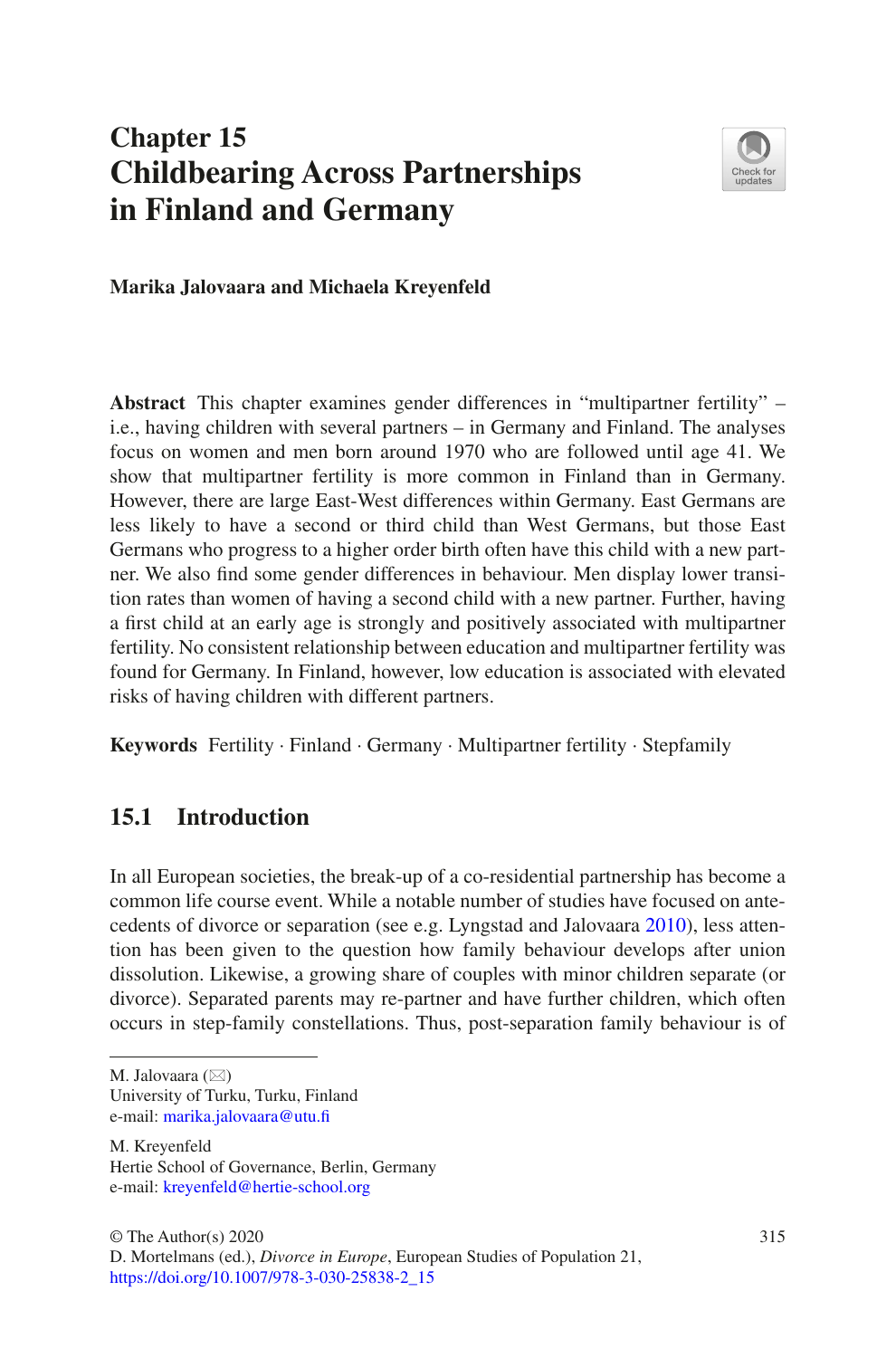growing importance for understanding family and fertility patterns in contemporary societies.

Prior research on "post-separation fertility" has approached the topic from different angles. Some studies have investigated the fertility behaviour of persons in higher order unions, or the fertility behaviour of men and women in stepfamilies (Beaujouan and Solaz [2012;](#page-18-0) Beaujouan and Wiles-Portier [2011;](#page-18-1) Buber and Prskawetz [2000](#page-18-2); Galezweska [2016;](#page-18-3) Henz and Thomson [2005](#page-18-4); Holland and Thomson [2011;](#page-18-5) Vikat et al. [1999;](#page-20-0) [2004\)](#page-20-1). Other studies have adopted a more holistic view on individual life courses and examined whether a person's children all had the same two parents or whether the children originated from different partnerships (Guzzo and Furstenberg [2007b;](#page-18-6) Lappegård and Rønsen [2013;](#page-19-1) Manlove et al. [2008;](#page-19-2) Scott et al. [2013;](#page-19-3) Thomson et al. [2014\)](#page-20-2). The latter approach is often referred to as "multiple-partner" or "multipartner" fertility. Much of this research is anchored in concerns over the well-being of children of low educated men. Men with a low level of education are particularly likely to have children with different partners, potentially leading to less paternal involvement and men's difficulties in financially supporting all their children (Guzzo and Furstenberg [2007a](#page-18-7), [b](#page-18-6); Manlove et al. [2008](#page-19-2)).

This paper adds to the literature on multipartner fertility. We examine how the patterns of multipartner fertility differ between men and women and between the societal contexts of Finland and Germany. Due to their strong differences in family behaviour, we also distinguish between East and West Germany. We adopt a competing risk framework that examines multipartner fertility from the perspective of individual fertility histories. More specifically, we follow individuals from the birth of the first (and second) child and model two outcomes: having a second (or third) subsequent child with the same partner as the previous child, or having a child with a different partner. This approach is similar to the one adopted in Thomson et al. [\(2014](#page-20-2)) and Lappegård and Rønsen [\(2013](#page-19-1)). The approach differs from analyses on stepfamily fertility and fertility in higher order unions (Beaujouan and Solaz [2012;](#page-18-0) Holland and Thomson [2011;](#page-18-5) Vikat et al. [1999\)](#page-20-0) that focus on fertility patterns among persons (or parents) once they have entered a new union. The research design is discussed in greater detail in the data and method section of this chapter.

Data for this analysis come from Finnish registers and from the German Family Panel pairfam (Version 9.1). The analysis focuses on childbearing of cohorts born around 1970 who were around age 41 at last observation. The choice of cohorts maximizes comparability between Finland and Germany. An advantage in analysing persons born around 1970 is that the results will depict behaviour in a recent birth cohort. A caveat is that the cohorts under consideration have not reached the end of their reproductive period yet. This particularly pertains to men, as they are more likely than women to have a child beyond age 41. This censoring is accounted for in the event history modelling, but it is a shortcoming when we present descriptive measures, such as total number of children at the last observation. To assess the proportion of births beyond age 41, we use Finnish data to examine gender-specific age distributions of births in earlier cohorts that can be followed to a higher age.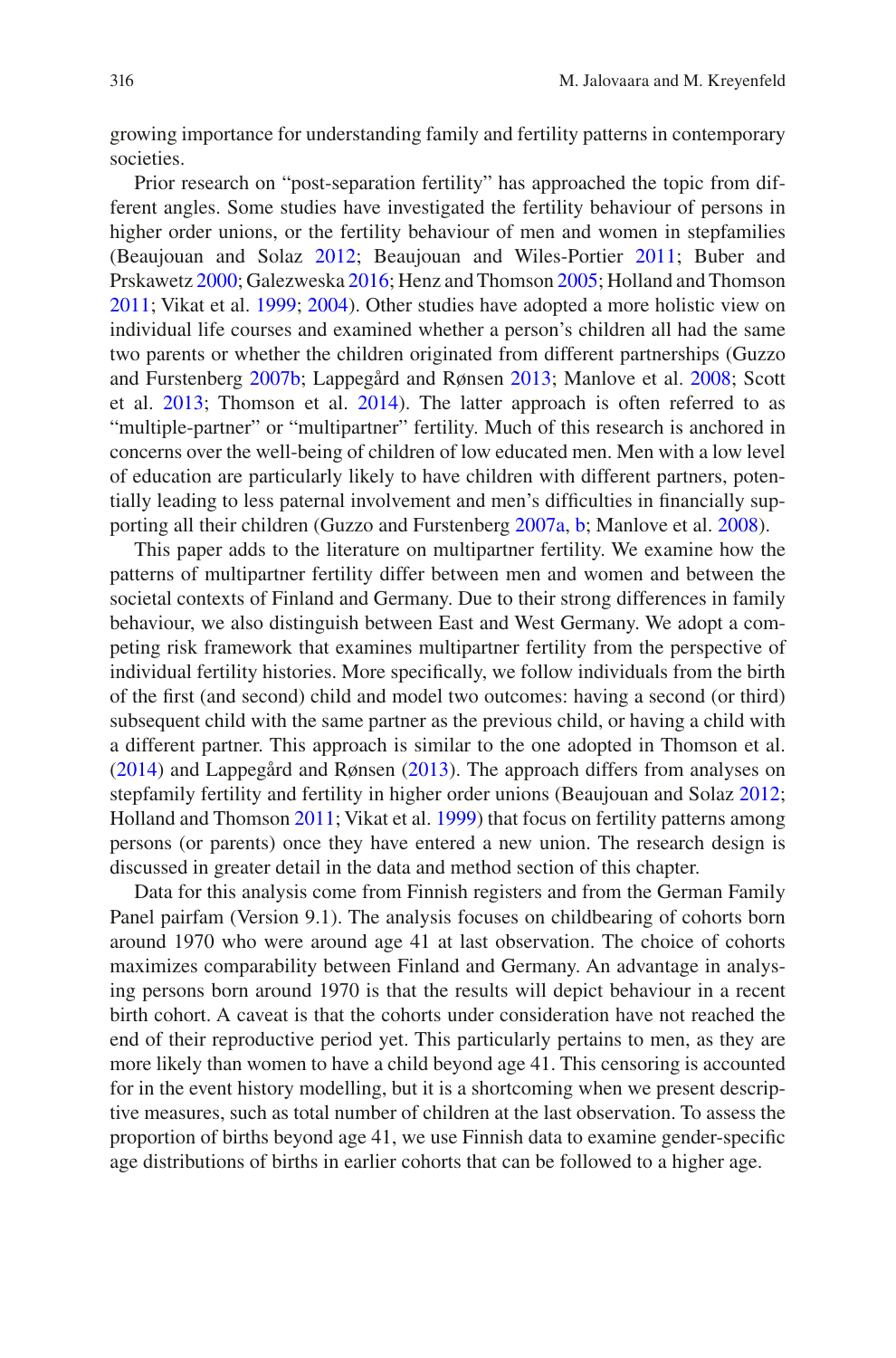## **15.2 Institutional Setting and Prior Research**

# *15.2.1 Policy and Demographic Context of Finland and Germany*

By selecting Germany and Finland, we compare behaviour in two contrasting welfare state regimes. Germany is usually typified as belonging to a familialistic regime. Major components of the German system have been a low availability of public child care and a tax and transfer system that favours the married single-earner couple. Germany has reformed its family policies recently, though. It has expanded public day care for children below age three since 2005, and it introduced an earnings-related parental leave benefit system in 2007. Also, the maintenance law was recently reformed. Until 2008, German regulations granted comparatively generous spousal maintenance for the "caregiving" ex-spouse after divorce (in most cases, the ex-wife living with children). When evaluating the need for spousal maintenance, the caregiving partner was generally not expected to work full-time until the youngest child reached age 15. Among other things, this policy was assumed to hinder men from forming a new family after divorce (Bundesministerium der Justiz [2005\)](#page-18-8). In 2008, the law was reformed and since then divorced persons are only granted ex-spousal maintenance as long as the youngest child is younger than age 3. If children are older, the "caregiving part" can claim ex-spousal support only if (s)he provides evidence that (s)he is unable to work due to childcare obligations (Lenze [2014](#page-19-4); Peschel-Gutzeit [2008\)](#page-19-5). East German women rarely profited from the regulation of ex-spousal support. They more often work full-time than West German women and, thus, were less likely to be in need of payments from their ex-spouses after divorce. In addition, East German women are often not married when they have children, and, thus have no access to ex-spousal support.<sup>1</sup> More important than ex-spousal support is child alimony. The amount of this alimony depends on the income level of the parent who is required to pay the child maintenance fee.

Despite the very recent policy reform that shifts the German institutional framework closer to a "de-familialized" system, the institutional framework in Finland is still markedly different from the German one. With regard to financial obligations between former spouses, divorce or separation represents a much cleaner break. In principle, the law includes a possibility to claim maintenance from the ex-spouse, but such claims are unusual. In practice, claims can only be made to reach the minimum subsistence level, and this is normally guaranteed within the social insurance system anyway. What also decreases potential differences in income between former husbands and wives is that in Finland, the employment rates of men and women are very similar and not only single women but also partnered women tend to be in full-time employment (Eurostat [2018a\)](#page-18-9). Apart from spousal maintenance, both parents are required to participate in the maintenance of their child(ren) according to

<span id="page-2-0"></span><sup>&</sup>lt;sup>1</sup>There is the possibility to claim childrearing support, if the parent living with the child is unmarried and the child is under the age of three.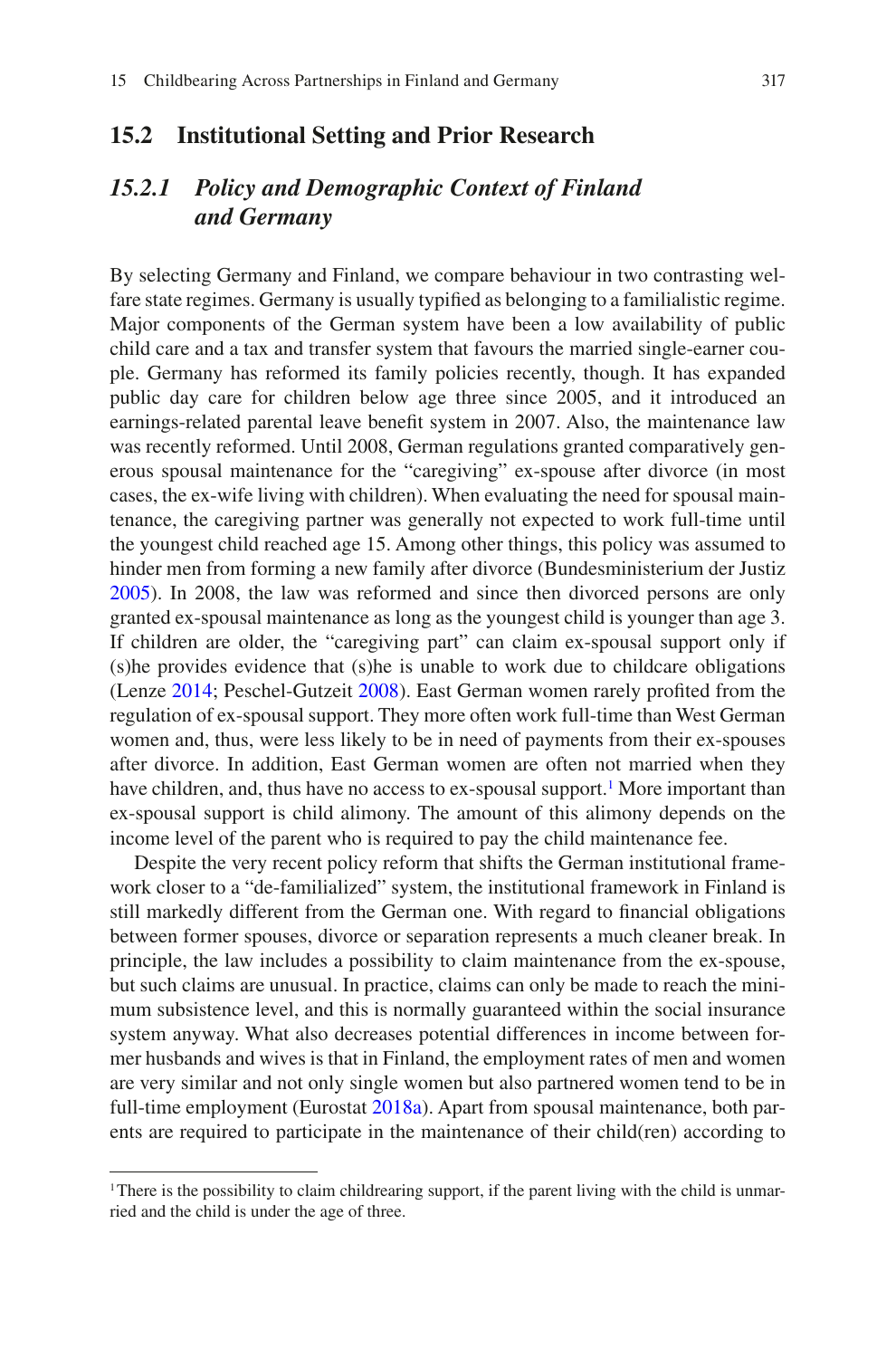their maintenance capacity. A non-resident parent is usually required to pay child support. Most non-widowed single parents receive child support, but the levels are comparatively low (Hakovirta [2010;](#page-18-10) Hakovirta and Jokela [2019](#page-18-11); National Institute for Health and Welfare Finland [2016\)](#page-19-6). The maintenance obligations are the same after the breakup of a cohabitation and divorce: The financial obligations are in practice limited to child maintenance, and the regulations do not depend on whether the parents were married or not.

Beyond these legal regulations, the family demographic behaviours in the two countries have also notably differed. Since the early 1970s, the period total fertility rates for Germany have been among the lowest in Europe, while for the Nordic countries they have fluctuated at a comparatively high level. Very recently, German period fertility has seen an upturn, while the rates in the Nordic countries have been strongly declining since 2010 (Eurostat [2018b](#page-18-12)). Despite this recent convergence in period fertility, completed cohort fertility still differs greatly between the two countries. Total fertility for the cohorts born around 1970 amounts to about 1.5 children per woman in Germany (Pötzsch [2016\)](#page-19-7), while cohort total fertility in Finland was 1.8 for women born in 1970–72, which is the same as for women born in 1945–49 (Jalovaara et al. [2018\)](#page-19-8). Moreover, nonmarital cohabitation and nonmarital childbearing have become common in Finland. In 2016, 58% of first births and 36% of subsequent births were to unmarried women (Statistics Finland [2018a](#page-19-9)). For Germany, remarkable differences in family behaviour between East and West Germany have persisted even after the legal unification of the two parts. While East Germans more rapidly progress to the first child than West Germans, parity progressions to second and third children are lower in the East than in the West. Other characteristic features of East German behaviour are low marriage rates and high shares of nonmarital childbearing: Roughly 75% of all first births are to unmarried women in East Germany compared to 25% in the West (Pötzsch [2012](#page-19-10)). Divorce rates in East and West Germany are on a similar level. In 2015, the divorce rate stood at 0.35 in both parts of the country (Bundesinstitut für Bevölkerungsforschung [2018\)](#page-18-13). Little is known on the separation behaviour of couples with children. Our own estimates based on data from the German family panel suggest that 14% of West German and 27% of East German couples had separated by the time the first child reached the age of ten (Kreyenfeld et al. [2017\)](#page-19-11). In Finland, the share amounts to 23% (ibid.).

# **15.3 Prior Findings**

Two broad strands of literature have emerged that examined fertility behaviour after separation. The first strand deals with fertility behaviour in higher order unions. Initially, this research focused on fertility behaviour in higher order marriages (Griffith et al. [1985](#page-18-14); Thornton [1978](#page-20-3); Wineberg [1990\)](#page-20-4). With the increase in cohabitation, this research broadened to include cohabiting unions. Researchers particularly turned their attention to married and cohabiting unions with step-children, i.e.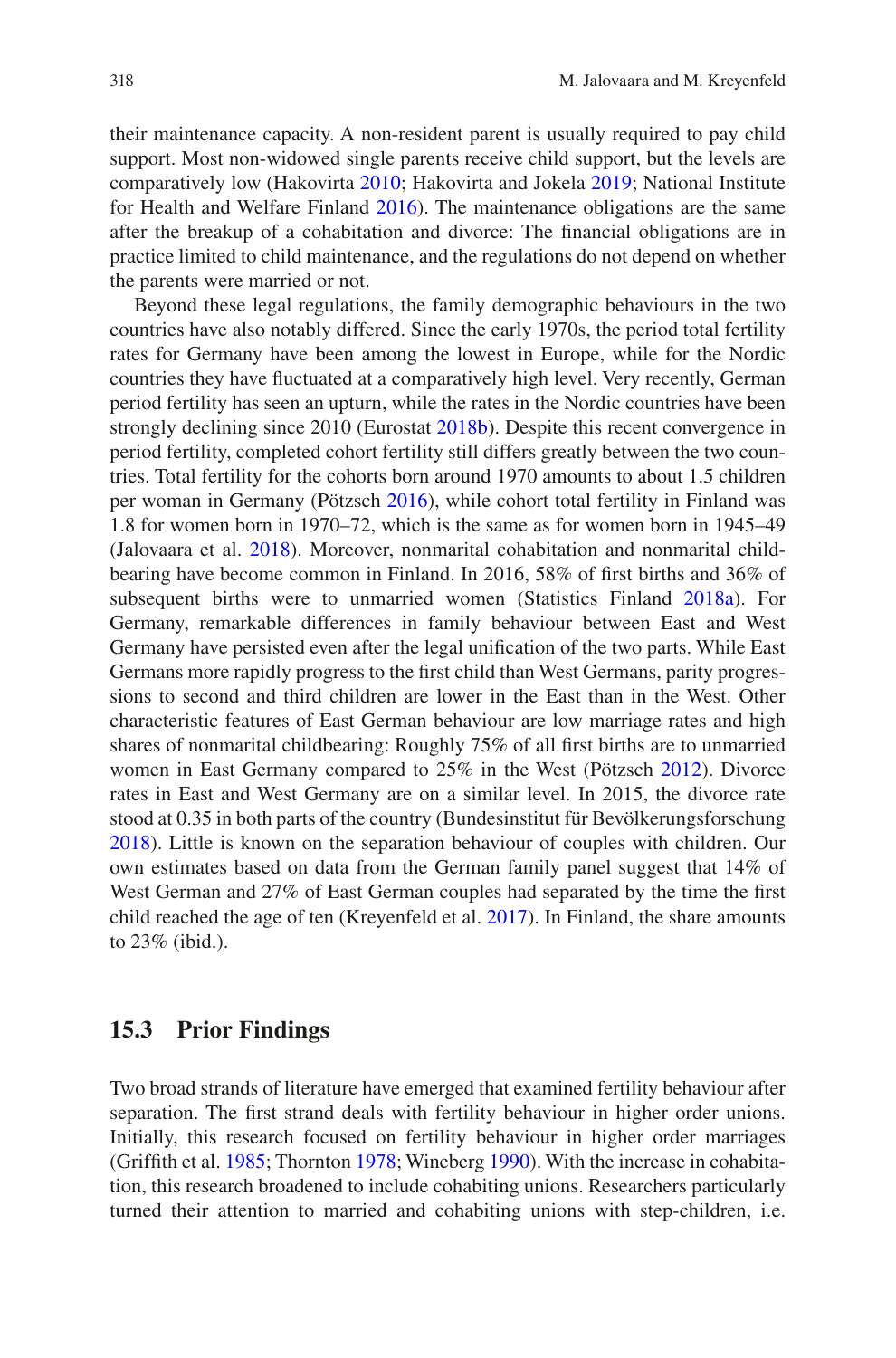unions where at least one child originated from a prior partnership. Research on "stepfamily fertility" has revealed that the family size of stepfamilies tends to be larger than that of families with only common children (Kreyenfeld and Martin [2011;](#page-19-12) Martin [2008](#page-19-13); Mignot [2008\)](#page-19-14). This pattern is attributed to "union commitment" whereby couples want to cement their relationship with a common child, so that partners in a stepfamily are more likely to progress to births of higher order than partners with only common children (Henz and Thomson [2005](#page-18-4); Holland and Thomson [2011;](#page-18-5) Thomson [2004](#page-19-15); Vikat et al. [1999](#page-20-0)). Thomson [\(2004](#page-19-15)) investigated the fertility preferences of stepfamily members in six European countries, including Finland and Germany (broken down to East and West Germany) and reports that the odds of Finnish stepfamily members to aspire another child are higher than among the West German respondents. However, she reports highly elevated fertility desires among East German stepfamilies, in particular those with two children. Similar results are reported by Henz ([2002\)](#page-18-15), who compared stepfamily fertility between East and West Germany.

A limitation in the "stepfamily approach" is that it takes the formation of a stepfamily as a point of departure and thus focuses on only one step in the processes leading to multipartner fertility. One consequence is that births outside cohabitations and marriages are left out of the picture. The second strand of literature fills this void by taking a more holistic stance. This approach studies individuals' fertility histories and focuses on the question whether children originate from the same or different partners. The term "multi-partnered fertility" or "multipartner fertility" is frequently used to typify this area of research (Carlson and Furstenberg [2006;](#page-18-16) Guzzo and Furstenberg [2007a,](#page-18-7) [b;](#page-18-6) Manlove et al. [2008](#page-19-2)).<sup>[2](#page-4-0)</sup> Carlson and Furstenberg [\(2006](#page-18-16)) used data from the US and employed a logistic regression approach to compare the characteristics of mothers and fathers who had all their children with the same partner with those who had children with different partners. Apart from a strong negative educational gradient in multipartner fertility in the father sample, low age at first birth and having a non-union birth were found to be strong predictors of multipartner fertility for both mothers and fathers. Similar findings are reported by Manlove et al. ([2008\)](#page-19-2). Kreyenfeld et al. ([2017\)](#page-19-11) examined the transition rates to the second child in seven European countries. They controlled for partnership status with a time-varying covariate that distinguished persons in on-going unions, persons in new partnerships, and singles. The patterns were rather uniform in most countries, showing little differences in second birth progressions between on-going and new unions. An exception were East Germans who displayed highly elevated second birth rates in new compared to ongoing unions. The paper also examined differences in second birth transitions by educational levels for Finland and West Germany. It was shown that high education accelerates second birth transitions for persons in ongoing unions. For couples in new unions and for singles, patterns were

<span id="page-4-0"></span><sup>&</sup>lt;sup>2</sup>Albeit widely used, the terminology is contested (see footnote 1 in the paper by Thomson et al. [2014\)](#page-20-2).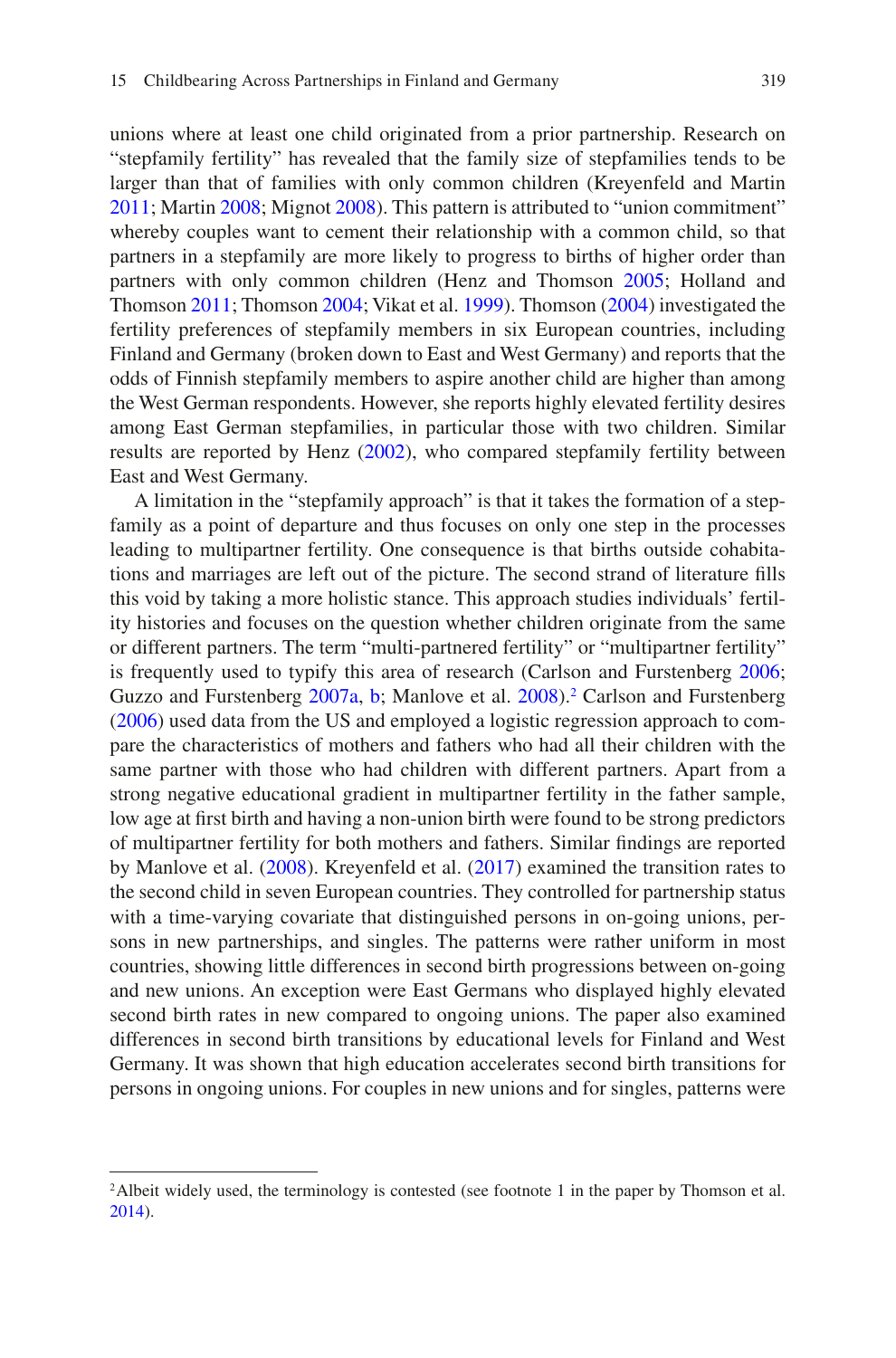rather irregular, showing no clear relationship between level of education and second birth transition.

The studies that come closest to the approach adopted in this paper were those by Guzzo and Furstenberg [\(2007a\)](#page-18-7), Thomson et al. [\(2014](#page-20-2)), and Lappegård and Rønsen [\(2013](#page-19-1)). Guzzo and Furstenberg [\(2007a\)](#page-18-7) used a competing risk framework with survey data from the US that included female respondents. They modelled the risk of having a child with the same partner as the previous child, and the risk of having another child with a new partner. They found large differences in multipartner fertility by ethnicity with black respondents displaying highly elevated risks of having another child with a new partner. A woman's low age at first birth and low level of education increased the transition rates to multipartner fertility. They further reported that the respondents who were married at previous birth were more likely to have another child with the same partner, but less likely to have a child with a new partner. Lappegård and Rønsen [\(2013](#page-19-1)) used Norwegian register data and a competing risk framework to examine men's transition to a further (second, third or fourth) birth. Consistent with previous studies, age at first birth and union context (whether the person was previously married or ever divorced) was shown to be a strong predictor of multipartner fertility. The latter factor was, however, discussed critically and concerns were raised over whether the past partnership was endogenous to multipartner fertility. Thomson et al. ([2014\)](#page-20-2) adopted the same approach to examine women's fertility in Australia, US, Norway and Sweden. They reported a mostly positive educational gradient for births with the same partner, but a negative educational gradient for births with a new partner. Interaction model by time period furthermore showed that the negative educational gradient in multipartner fertility had emerged in recent years only and had become steeper in the 2000s.

# **15.4 Hypotheses**

Our analysis builds on these prior investigations and compares multipartner fertility from a cross-national perspective. While previous studies often examined the patterns of multipartner fertility among either men or women, we pay particular attention to the gender differences in behaviour. After divorce and separation, the fertility schedule of women and men may follow a different track because of the different constraints women and men are exposed to after the breakdown of their unions. In most cases, children reside with the mother which may limit the possibilities for women to enter a new partnership and have children with a new partner. If mothers have a lower chance of re-partnering after childbirth, they should also be less likely to have a child with a new partner than men. However**,** women who separate after the birth of a first child may also be inclined to accelerate the transition to the second birth. First, women may feel more pressure to have their children soon because of the biological limits of fertility, which weigh more heavily on women than on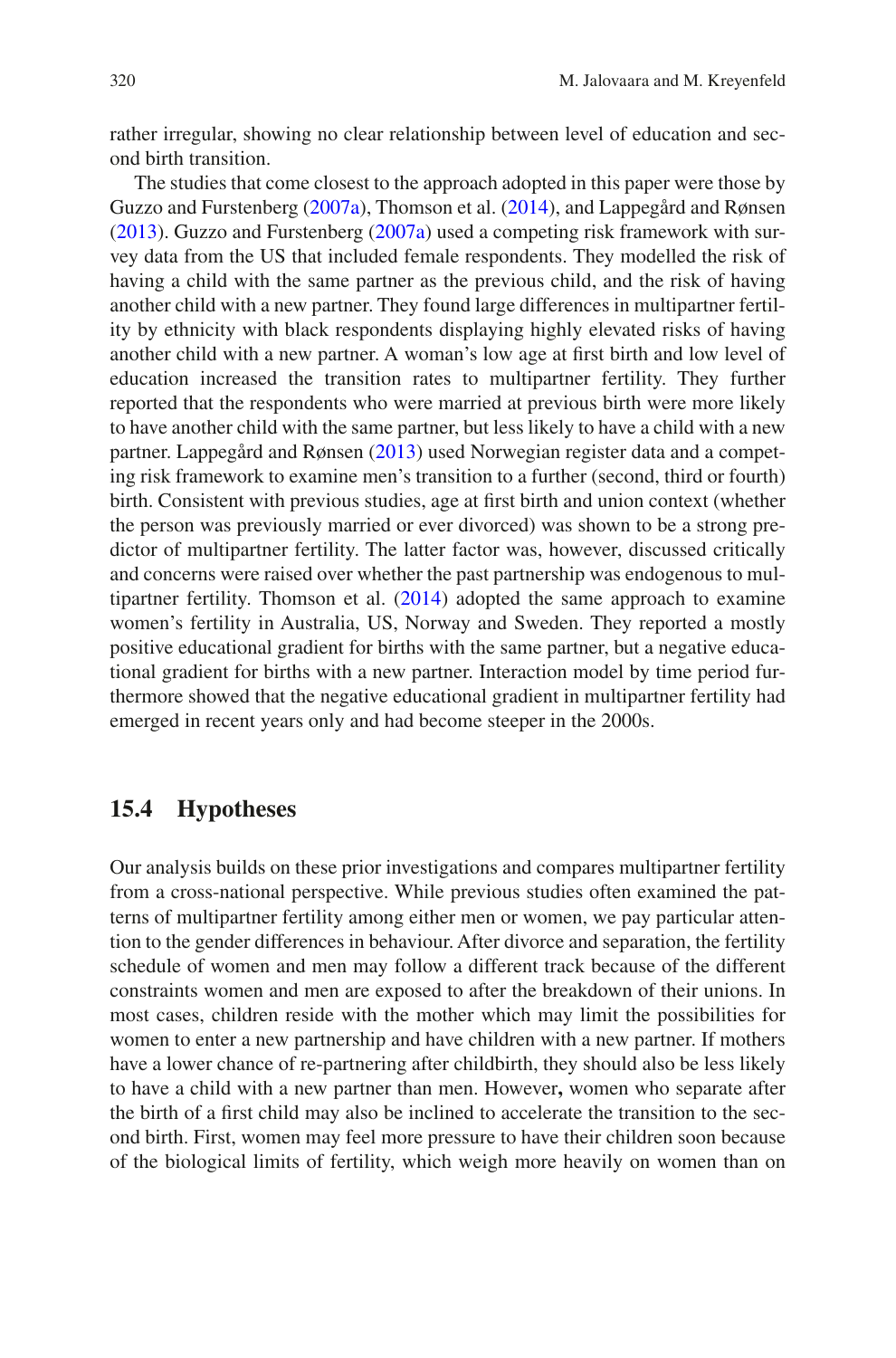men. Second, a frequently cited motivation for having a second child is to provide a companion to the first-born child (Thomson 2004). As children commonly reside with their mothers after separation, this "sibling effect" may be a stronger motor of fertility for women than for men. Against this background, we expect that the risk of having a child with a new partner is higher for women than for men, in particular when the previous child is still young *(Hypothesis 1).*

As outlined above, the social policy context in Finland and Germany differs strongly. While Finland follows the concept of a "clean break", Germany adheres to the concept of "post-divorce solidarity". This concept of post-divorce solidarity entails eligibility to ex-spousal support for the economically "weaker partner". This regulation is much less effective in East Germany due to the low marriage rate and the high employment rates among women. In West Germany, such regulation was considered to be a hindrance for divorced men to form a new family (Bundesministerium der Justiz [2005\)](#page-18-8). The maintenance law was reformed in 2008. As most children in our sample were born before the reform of the maintenance law, we assume that the West German men would be less likely to form a new family after divorce than West German women. For Finland and East Germany, we do not expect any gender differences (*Hypothesis 2)*.

Low education has repeatedly been shown to be negatively associated with multipartner fertility (e.g., Thomson et al. [2014\)](#page-20-2). We include education in our models and examine whether its effect differs by gender and country context. Multipartner fertility is a result of several possible prior transitions, in particular the birth of a child outside of any union, separation or divorce. While a strong educational gradient has been reported for all these processes for the case of Finland (Jalovaara and Kulu [2018;](#page-19-16) Jalovaara and Fasang [2015\)](#page-19-17), evidence for Germany is more mixed. While an educational gradient in non-union births has recently emerged (Konietzka and Kreyenfeld [2017](#page-19-18)), there is no consistent relationship between education and divorce (Schnor [2014](#page-19-19)). Against this hypothesis, we assume that high female and male education lowers the chances of multipartner fertility in Finland, but that the pattern may be irregular in the case of Germany *(Hypothesis 3a)*. We also control for migration background. The US literature examines differences in behaviour by race or ethnicity, but not by migration background. In these studies, it is generally found that ethnic minorities, such as black Americans, display elevated risks of "multipartner fertility" (e.g., Carlson and Furstenberg [2006](#page-18-16); Guzzo and Furstenberg [2007a](#page-18-7), [b](#page-18-6)). These findings are difficult to translate to the European context with the different ethnic minorities and a diverse migrant population. There is evidence that migrants' separation and divorce rates are relatively low in Germany (Milewski and Kulu [2014\)](#page-19-20), while they are elevated in Finland (Statistics Finland [2018b](#page-19-21)). Judged only by the migrant's divorce behaviour one would expect multipartner fertility to be more prevalent among the native-born population in Germany than among the foreign-born, while it should be vice versa in Finland *(Hypothesis 3b)*. There are, however, other factors that determine multipartner fertility among migrants, which is why this hypothesis remains more speculative.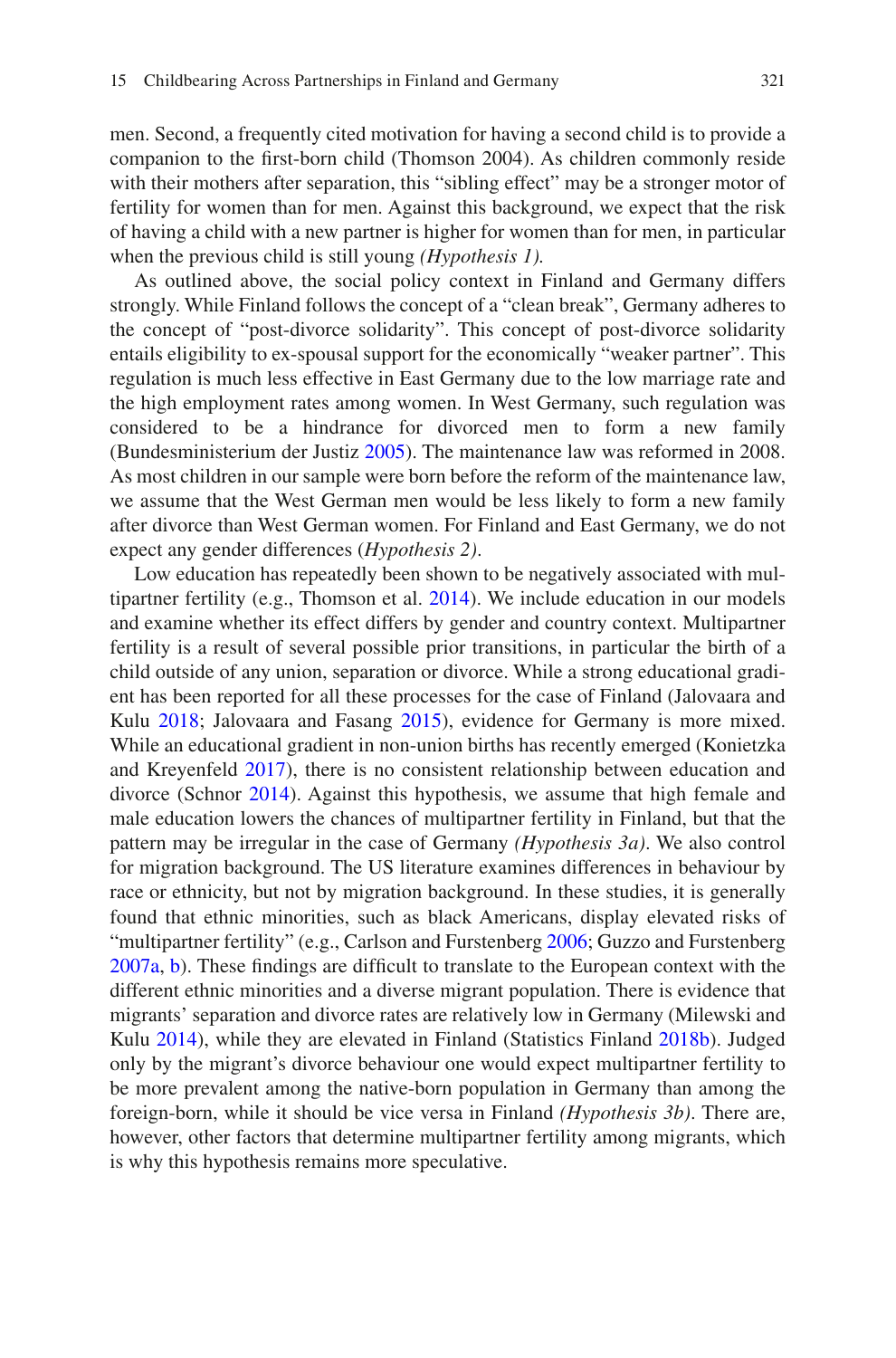#### **15.5 Data and Method**

#### *15.5.1 Data Sources*

For Finland, we use data compiled at Statistics Finland by linking data from a longitudinal population register and registers of employment, educational qualifications and vital events as well as other register sources. The extract used in this study is taken from an 11% random sample of persons born between 1940 and 1995, which had been recorded in the population of Finland between 1970 and 2009 (permission number TK53–663-11). In this study, we include cohorts born 1969–1971, with full histories of childbearing until 2012. Data on persons who died or emigrated from Finland before the last date for which we have data were omitted from the analyses, which would have reflected the situation had a comparable sample survey been conducted. The main variables of interest are the birth dates of children and the relationship of the children with each anchor person. For Finland, the information concerns the date and year of the birth of each (registered) child and the "id codes" of the other registered parent. The "id codes" were randomly assigned to each person at Statistics Finland and would not enable identification of individuals, but they do enable comparisons of whether the codes are the same or not (e.g. if maternal siblings have the same fathers). For 1.3% of the children in our data there is no father registered. If, for example, the father of the first child is registered, but this is not the case for the second child, we assume that the second child is from a different father.

For Germany, the data come from the German Family Panel pairfam (Huinink et al. [2011](#page-18-17)). The German Family Panel is an annual panel survey initiated in 2008. It includes respondents from three birth cohorts: 1971–1973, 1981–1983 and 1991–1993. For this analysis, we use data from the year 2015/16. Furthermore, we have restricted the analysis to the cohorts born 1971–1973 who were on average aged 41 at the time of the last interview. The German Family Panel collects retrospective fertility and partnership histories which are updated at each interview. Different from standard surveys, the partnership biography includes all partnerships, including "dating" relationships. In principle, only partnerships lasting more than 3 months are surveyed. However, if a child resulted from a relationship, the respondents are requested to list the partnership, regardless of the duration and intensity of that particular relationship. We assumed that children are from different partners if the respondent reported having different partners at the times of the births of the respective children. In some cases, we observed a birth in the data, but the respondent did not report to be in a relationship at the time of childbirth (4% of all births). If a respondent did not report a relationship for e.g. the first birth, but had a partner at the time of the second birth, we assumed that the two children originated from different relationships. A great virtue of both data sets is that we are able to link births and partnerships. However, there are limitations related to a country comparison that relies on survey data on the one hand and register data on the other. Unlike register data, survey data suffer from (selective) non-response, and there is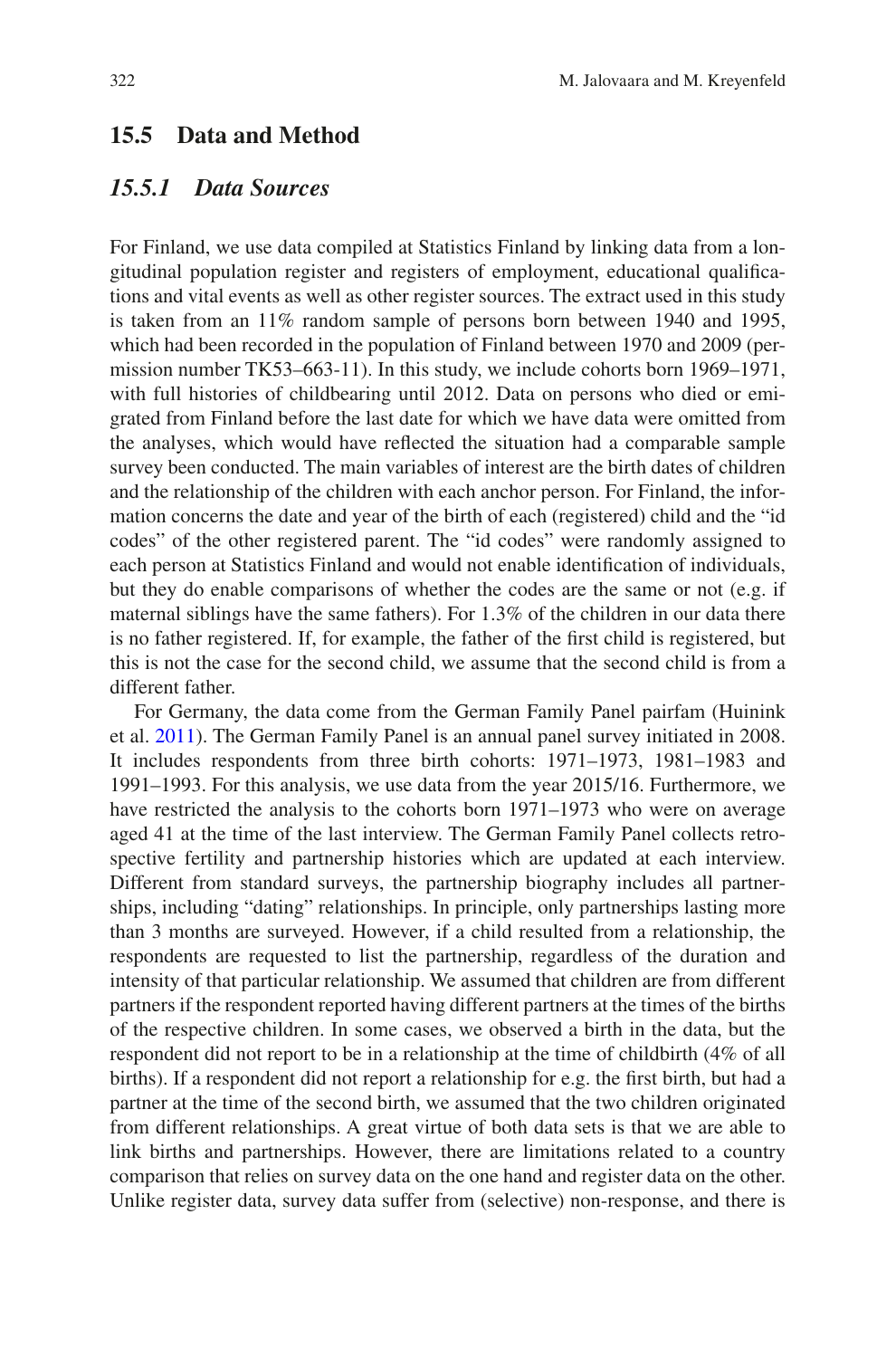panel attrition. In addition, separated men, for instance, may be more likely to drop out of the panel. Thus, some of the country differences may be attributed to the different types of data that we are using for both countries.

### *15.5.2 Method and Variables*

Following the approach in Thomson et al. [\(2014](#page-20-2)) and Lappegård and Rønsen ([2013\)](#page-19-1), we considered the risk of having a child with a new partner as a competing event to the risk of having a child with the parent of the previous child. Thus, in the models, we distinguished two outcomes:

- Having a child with the parent of the previous child (referred to as "same partner")
- Having a child with a partner who is not the parent of the previous child (referred to as "different partner" or "several partners")

We studied second and third births, meaning that the individuals can enter the sample twice. We excluded fourth and higher order births because they are infrequent in our focal countries. The baseline hazard was modelled as a piecewiseconstant function (Blossfeld et al. [2007](#page-18-18)). The process time started at the birth of the previous child and was censored at the latest after 13 years. The results are presented as hazard ratios.

There has been some discussion in the literature over whether and how to account for partnership history in the investigations of multipartner fertility (see e.g. Thomson et al. [2014:](#page-20-2) 494). On the one hand, it seems important to account for the partnership situation because men and women who have entered a stable partnership are much more likely than single individuals to have children. On the other hand, the partnership situation and in particular family status may be endogenous to the birth of a child with a new partner. Those who were unmarried at the previous birth may be more likely to have a child with a new partner because unmarried persons are more likely to dissolve a union. As the goal of our investigation was to provide clear-cut estimates that are not conflated by potential endogeneity of the control variables, we did not control for past or current partnership status. A drawback of this approach is, however, that we disregard re-partnering behaviour, which definitely is an important factor in fully understanding gender differences in postseparation fertility behaviour.

The regression models used *time since previous birth* as a baseline hazard. We distinguished 0–1 years, 2–3 years, 4–7 years and 8–13 years after previous birth. We also included the *parity* of the parent and distinguished between persons with one and two children. Education was measured as a time constant (highest ever) and ordinal scaled variable that distinguished low (ISCED 1–2), medium (ISCED 3–4) and high (ISCED 5–6) education levels. Age at first birth was collapsed in three categories (−22, 22–29, and 30+ years). We also included a dummy variable indicating whether the person was *born in the respective country* or outside it. The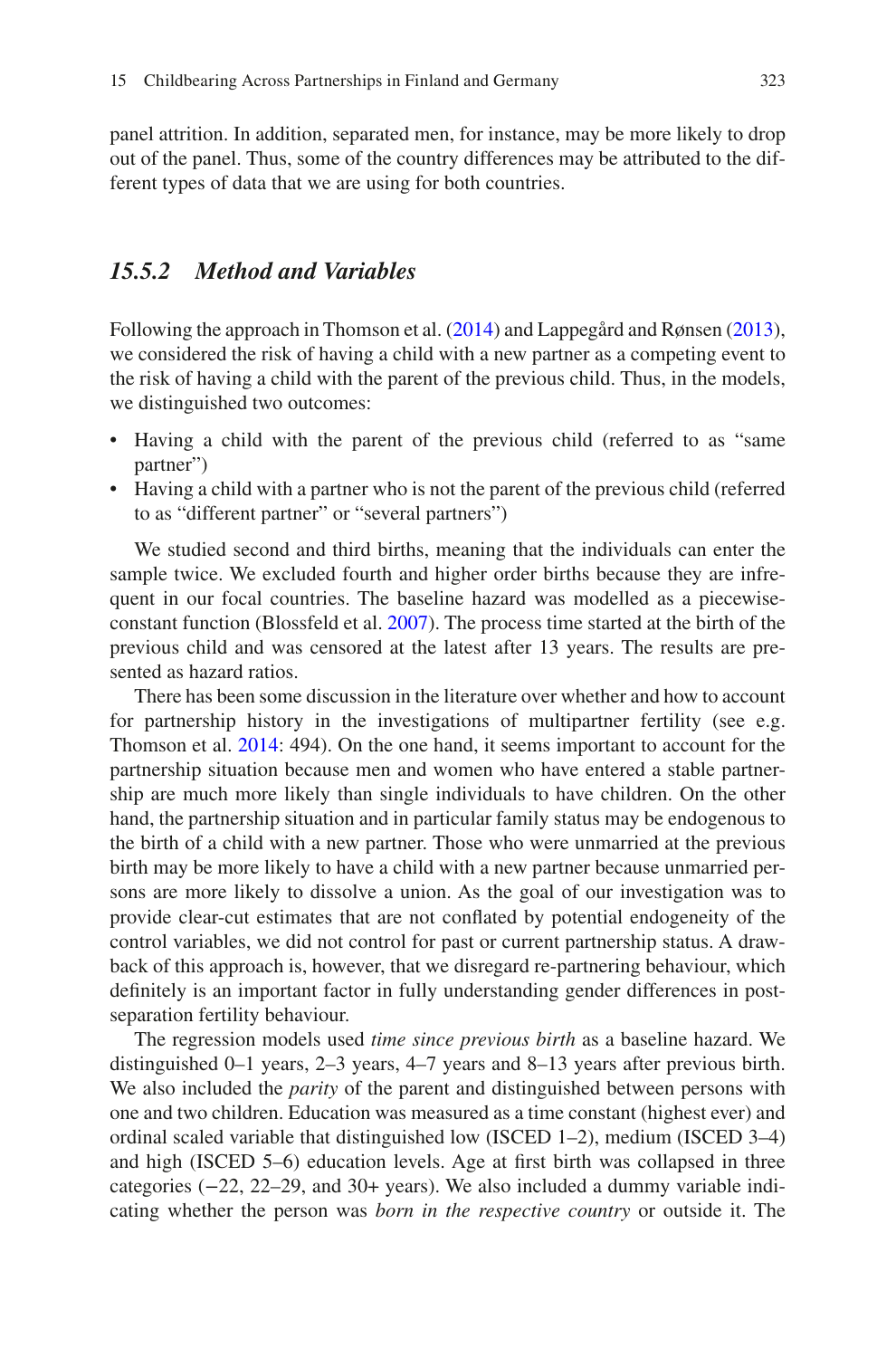models either included an indicator for *gender* or are fitted separately for men and women. We observed 14,634 births in the Finnish sample, 2415 births in the West German and 928 births in the East German sample. Note that the number of events in the descriptive statistics and the regression analysis varied slightly because the multivariate analysis censored the cases after 13 years. In the descriptive analysis, events at longer durations were retained.

In the first step of the analysis, we provided descriptive measures on the prevalence of multipartner fertility. We presented the total number of children, differentiating according to whether the children had the same or different parents. The next step was the competing risks analysis. We first fitted models to study gender differences in multipartner fertility. We then explored how birth risks differed by birth order and time since the previous birth. The final step included competing risk models by gender which included the abovementioned socio-demographic covariates (education, age at first birth, time since previous birth, and country of origin).

# **15.6 Results**

## *15.6.1 Descriptive Findings*

Table [15.1](#page-10-0) shows the percentage distributions of women and men by the number of children as well as the prevalence of multipartner fertility among fathers and mothers with two and three children. In the East and West German samples, the mean number of children for women is 1.5 and in the Finnish one it is 1.8, closely corresponding to the previously reported levels of completed fertility for these cohorts at age 40 (Human Fertility Database [2018](#page-18-19); Jalovaara et al. [2018](#page-19-8)). The table furthermore shows that there are notable differences in the parity distribution across the three societies. Childlessness levels are highest in West Germany, whereas the proportion of men and women with three or more children is largest in Finland. We also observe clear differences across the societies in the prevalence of multipartner fertility: The levels are by far the highest in East Germany and lowest in West Germany, with Finland in between. For instance, in West Germany, 12% of mothers of two children had the children with different fathers, compared to 23% in East Germany and 14% in Finland. For women with three children, the shares are higher. Among West German three-child mothers, 25% did not have all their children with the same partner. In East Germany, the percentage is 39% and in Finland 29%.

Table [15.2](#page-11-0) provides information on the socio-demographic characteristics linked to multipartner fertility. The table includes all parents who had two or three children and distinguishes between whether all children were with the same partner (column "same partner") or whether they were from different partners (column "several partners"). The distributions are very consistent across the three societies. Low educated persons, women, persons who had their first child under age 22, and parents with three rather than just two children are overrepresented among those who had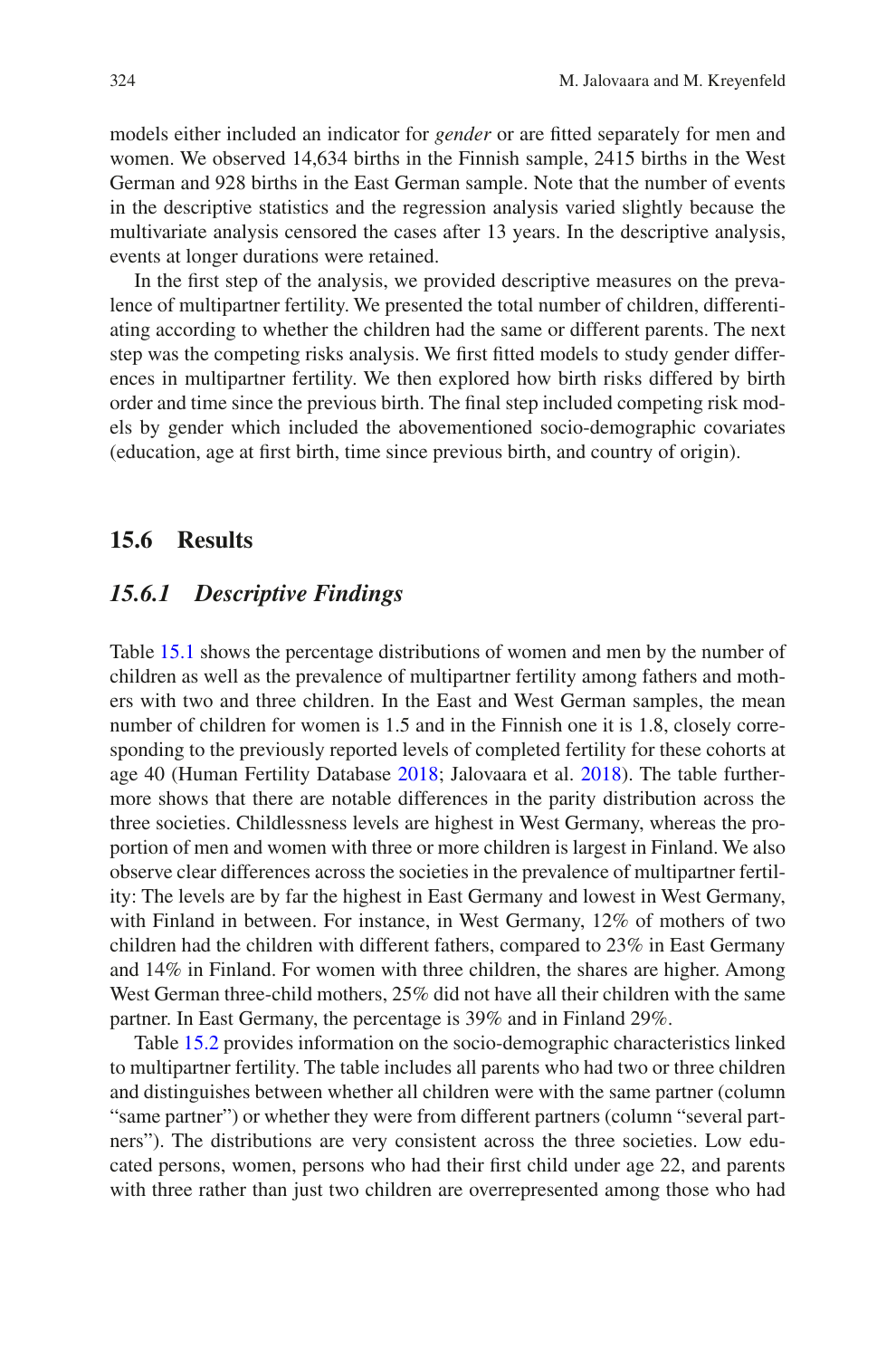|                             | West Germany |                | <b>East Germany</b> |       | Finland |        |
|-----------------------------|--------------|----------------|---------------------|-------|---------|--------|
|                             | Men          | Women          | Men                 | Women | Men     | Women  |
| Mean number of children     | 1.3          | 1.5            | 1.2                 | 1.5   | 1.6     | 1.8    |
| Mean age at censoring       | 40.3         | 40.5           | 41.2                | 41.3  | 42.0    | 42.0   |
| N                           | 1453         | 1797           | 1453                | 1797  | 10,559  | 10,222 |
| Childless, %                | 36           | 26             | 31                  | 19    | 31      | 22     |
| One child, %                | 19           | 19             | 28                  | 30    | 16      | 16     |
| Two children, %             | 30           | 35             | 29                  | 37    | 31      | 35     |
| Three children, %           | 11           | 16             | 7                   | 10    | 16      | 18     |
| Four or more children, %    | 3            | $\overline{4}$ | 4                   | 3     | 7       | 9      |
| Total                       | 100          | 100            | 100                 | 100   | 100     | 100    |
| N                           | 1454         | 1795           | 716                 | 756   | 10,559  | 10,222 |
| Persons with two children   |              |                |                     |       |         |        |
| Same partner, %             | 92           | 88             | 87                  | 77    | 89      | 86     |
| Several partners, %         | 8            | 12             | 13                  | 23    | 11      | 14     |
| Total                       | 100          | 100            | 100                 | 100   | 100     | 100    |
| N                           | 489          | 713            | 240                 | 303   | 3270    | 3529   |
| Persons with three children |              |                |                     |       |         |        |
| Same partner, %             | 86           | 75             | 57                  | 61    | 76      | 71     |
| Several partners, %         | 14           | 25             | 43                  | 39    | 24      | 29     |
| Total                       | 100          | 100            | 100                 | 100   | 100     | 100    |
| N                           | 180          | 313            | 60                  | 89    | 1638    | 1877   |

<span id="page-10-0"></span>**Table 15.1** Parity distribution and prevalence of multipartner fertility, in %; men and women in East Germany, West Germany and Finland

children with more than one partner. Conversely, the highly educated, men, persons who had their first child at age 30 or above, and parents with two rather than three children are overrepresented among those who had their children with the same partner.

The descriptive analysis of Tables [15.1](#page-10-0) and [15.2](#page-11-0) suffers from censoring. The average age at censoring is around age 41 in the German sample and age 42 in the Finnish one (see Table [15.1\)](#page-10-0). In all three societies, childbearing beyond that age is rare. However, it is more likely for men than for women to have children beyond that age. To assess the share of births that are missed due to early censoring, we conducted a supplementary analysis. We used Finnish data to examine the genderspecific age distributions of births with the same and different partners in somewhat older cohorts, born between 1955–64, that can be followed until ages 48–57. While the levels of multipartner fertility may be somewhat lower in the older cohorts than the recent ones, the age distribution of births can be assumed to be similar. The results are displayed in Figs. [15.2](#page-17-0) and [15.3](#page-17-1) in the Appendix. The figure supports the expectation that men have greater chances of having children beyond age 41, which particularly pertains to third children with new partners. As a result, the simple descriptive statistics as displayed in Tables [15.1](#page-10-0) and [15.2](#page-11-0) give first insights into differences in multipartner fertility across the three societies, but do not provide highly reliable information to examine gender differences in multipartner fertility.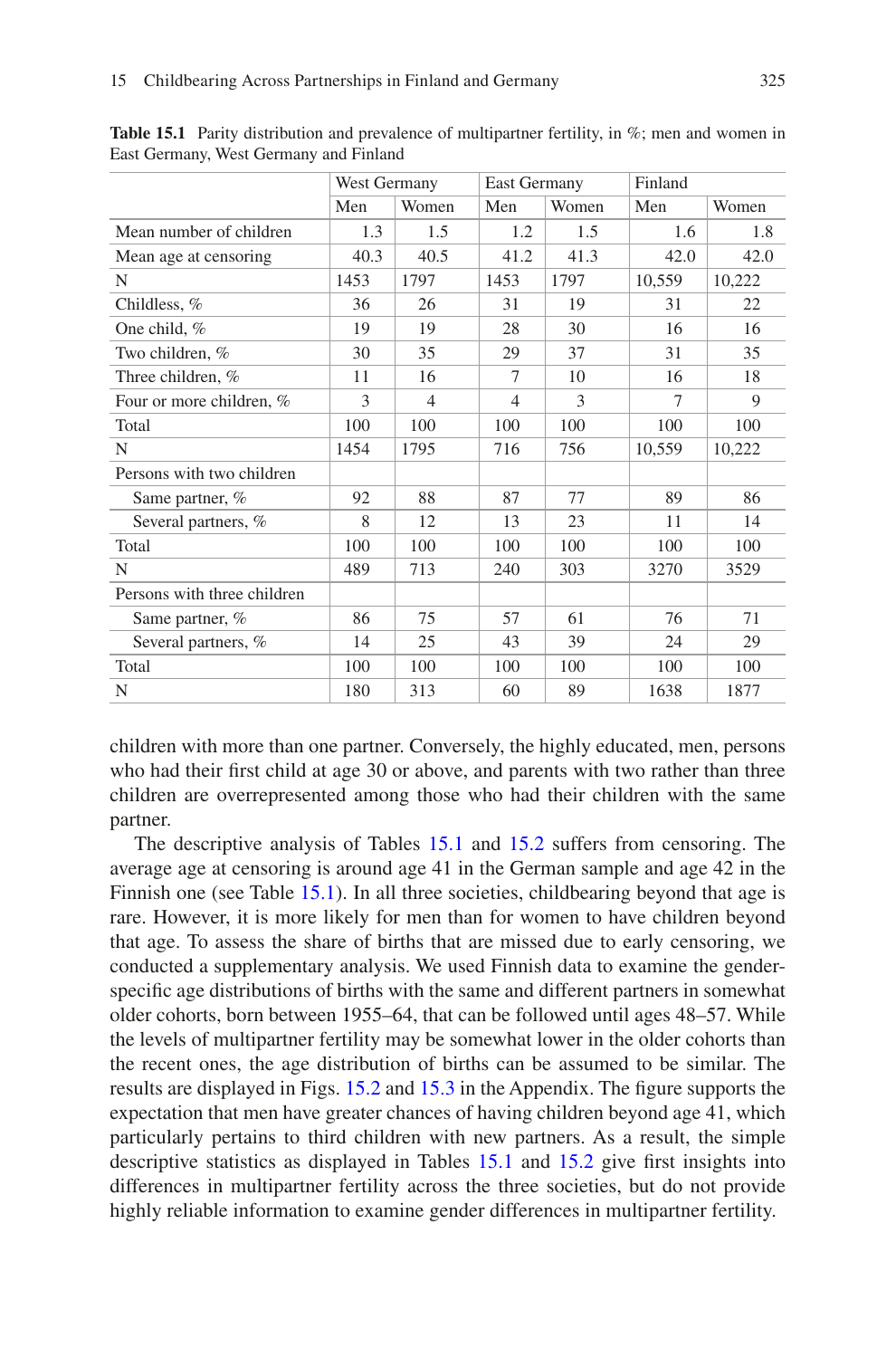|                              | West Germany    |                     | <b>East Germany</b> |                     | Finland         |                     |  |
|------------------------------|-----------------|---------------------|---------------------|---------------------|-----------------|---------------------|--|
|                              | Same<br>partner | Several<br>partners | Same<br>partner     | Several<br>partners | Same<br>partner | Several<br>partners |  |
| Low education                | 10              | 16                  | $\overline{4}$      | 3                   | 10              | 20                  |  |
| Medium<br>education          | 53              | 57                  | 53                  | 66                  | 38              | 43                  |  |
| High education               | 38              | 27                  | 42                  | 31                  | 52              | 37                  |  |
| Male                         | 47              | 34                  | 49                  | 38                  | 49              | 42                  |  |
| Female                       | 53              | 66                  | 51                  | 62                  | 51              | 58                  |  |
| Native born                  | 76              | 78                  | 92                  | 97                  | 93              | 90                  |  |
| Foreign born                 | 24              | 22                  | 8                   | 3                   | 7               | 10                  |  |
| First birth under<br>age 22  | 10              | 31                  | 12                  | 40                  | 7               | 26                  |  |
| First birth age<br>$22 - 29$ | 36              | 42                  | 38                  | 43                  | 56              | 57                  |  |
| First birth age<br>$30+$     | 54              | 27                  | 50                  | 17                  | 37              | 17                  |  |
| Parity 2                     | 73              | 28                  | 84                  | 49                  | 70              | 49                  |  |
| Parity 3                     | 27              | 72                  | 16                  | 51                  | 30              | 51                  |  |
| Total, %                     | 100             | 100                 | 100                 | 100                 | 100             | 100                 |  |
| N                            | 1459            | 236                 | 528                 | 164                 | 8511            | 1803                |  |

<span id="page-11-0"></span>**Table 15.2** Characteristics of parents by whether they had children with the same or several partners; parents with two or three children

# *15.6.2 Regression Results*

Table [15.3](#page-12-0) shows results from an event history model that accounts for censoring. The outcomes are the risks of having a second or third child with the same partner as the previous one vs. a new partner. The model only includes the age since previous birth (baseline), gender and parity. The main observation is that women have children with new partners at a higher rate than men in West Germany and Finland (Table [15.3](#page-12-0)). For East Germany, the gender difference is small and not statistically significant. Compared to second births, third ones are more likely to be births with a new partner. Finally, the shape of the baseline hazard differs between the two outcomes. The risk of having a child with the same partner is at its highest at relatively early intervals (2–3 years since previous birth). The risk of having a child with a new partner is, however, at its highest at longer intervals (at 4–6 years in West Germany, and 7–13 years in East Germany and Finland). The difference in baseline hazards is very plausible, given that in most cases, having a child with a new partner is preceded by processes of separation from a previous partner, and possibly an entry into a new co-residential union.

The next question that we address is whether the baseline hazards for multipartner fertility vary by gender and societal context. Figure [15.1](#page-13-0) shows the durationspecific hazards of having a child with a new partner, separately for men and women, for second and third parity, and for West Germany and Finland. The low numbers of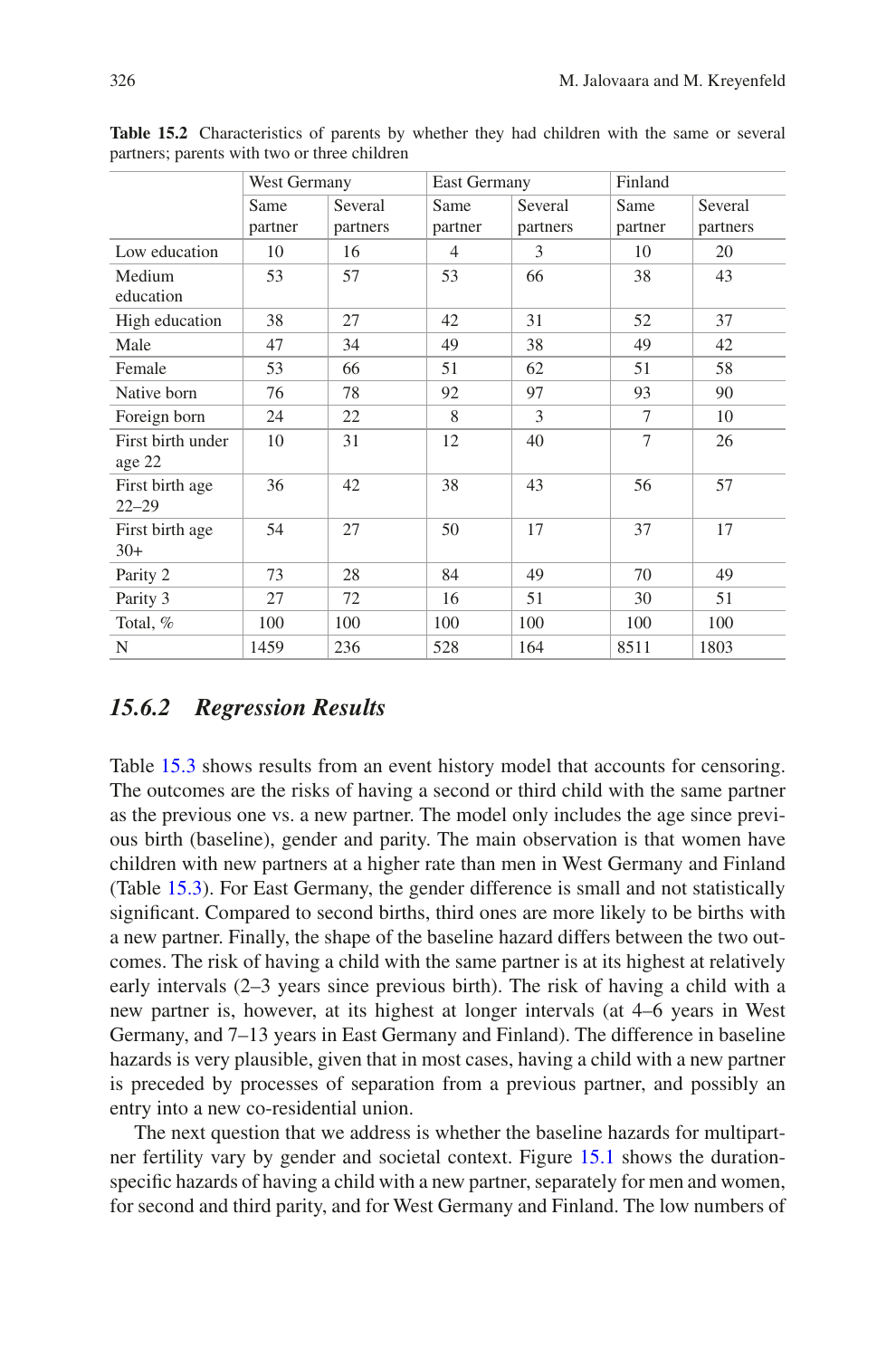|                                            | West Germany    |                       | East Germany    |                       | Finland         |                       |
|--------------------------------------------|-----------------|-----------------------|-----------------|-----------------------|-----------------|-----------------------|
|                                            | Same<br>partner | <b>New</b><br>partner | Same<br>partner | <b>New</b><br>partner | Same<br>partner | <b>New</b><br>partner |
| Age previous child<br>$0 - 1$              | $0.33***$       | $0.27***$             | $0.43***$       | $0.26***$             | $0.39***$       | $0.35***$             |
| Age previous child Ref.<br>$2 - 3$         |                 | Ref.                  | Ref.            | Ref.                  | Ref.            | Ref.                  |
| Age previous child<br>$4 - 6$              | $0.49***$       | $1.43***$             | $0.67***$       | $2.05***$             | $0.48***$       | $1.48***$             |
| Age previous child $ 0.17*** $<br>$7 - 13$ |                 | 1.09                  | $0.29***$       | $2.26***$             | $0.20***$       | $2.88***$             |
| Male                                       | Ref.            | Ref.                  | Ref.            | Ref.                  | Ref.            | Ref.                  |
| Female                                     | 0.94            | $1.38**$              | 0.92            | 1.15                  | 1.03            | $1.28***$             |
| Second birth                               | Ref.            | Ref.                  | Ref.            | Ref.                  | Ref.            | Ref.                  |
| Third birth                                | $0.36***$       | $0.35***$             | $0.41***$       | $0.35***$             | $0.38***$       | $0.37***$             |
| Person-months                              | 292,538         | 292,538               | 160,344         | 160,344               | 1,312,371       | 1,312,371             |
| Subjects                                   | 4311            | 4311                  | 1064            | 1064                  | 14,027          | 14,027                |
| Events                                     | 2120            | 295                   | 741             | 187                   | 14,609          | 2408                  |

<span id="page-12-0"></span>**Table 15.3** Relative risk of having a second or third child with the same partner and a new partner, results from piecewise exponential models

Note: ∗*p* < 0.1; ∗∗*p* < 0.05; ∗∗∗*p* < 0.01

observations did not allow us to study the patterns in East Germany. The results for second births suggest a gender difference in the shape of the baseline. For women, the rate increases rapidly, is at its highest 4–6 years after first birth and then decreases (Germany) or stabilizes (Finland). For men, the increase is slower; this is particularly clear for Finland, where the rate is highest in the last interval (7–13 years). The results suggest that some of the gender differences in the birth rates may be tempo effects, with women accelerating the transition to the next birth after separation.

Next, we examined how education, migration background and age at first birth are associated with the chances of having children with different partners. We modelled the risks of having a (second or third) birth with the same and the new partner separately for men and women. We could have estimated a joint model for both sexes and could have controlled for gender, as in the analysis above (see Table [15.3\)](#page-12-0). Including gender and age at first birth in one model seemed inappropriate, however, as age at first birth varies by gender. Age at first birth would explain much of the differences by gender, and the substantive meaning of the results would be limited.

The results are shown in Tables [15.4a](#page-14-0) (men) and [15.4b](#page-15-0) (women). The regression analyses are in line with the previous descriptive statistics. They show for all three societies that foreign-born persons are less likely than native-born persons to have a child with a new partner. They also suggest that low age at first birth is a strong predictor of multipartner fertility. Women and men who were under age 22 when they had their first children are much more likely than other women and men to have children with different partners. Results for education are more inconsistent. For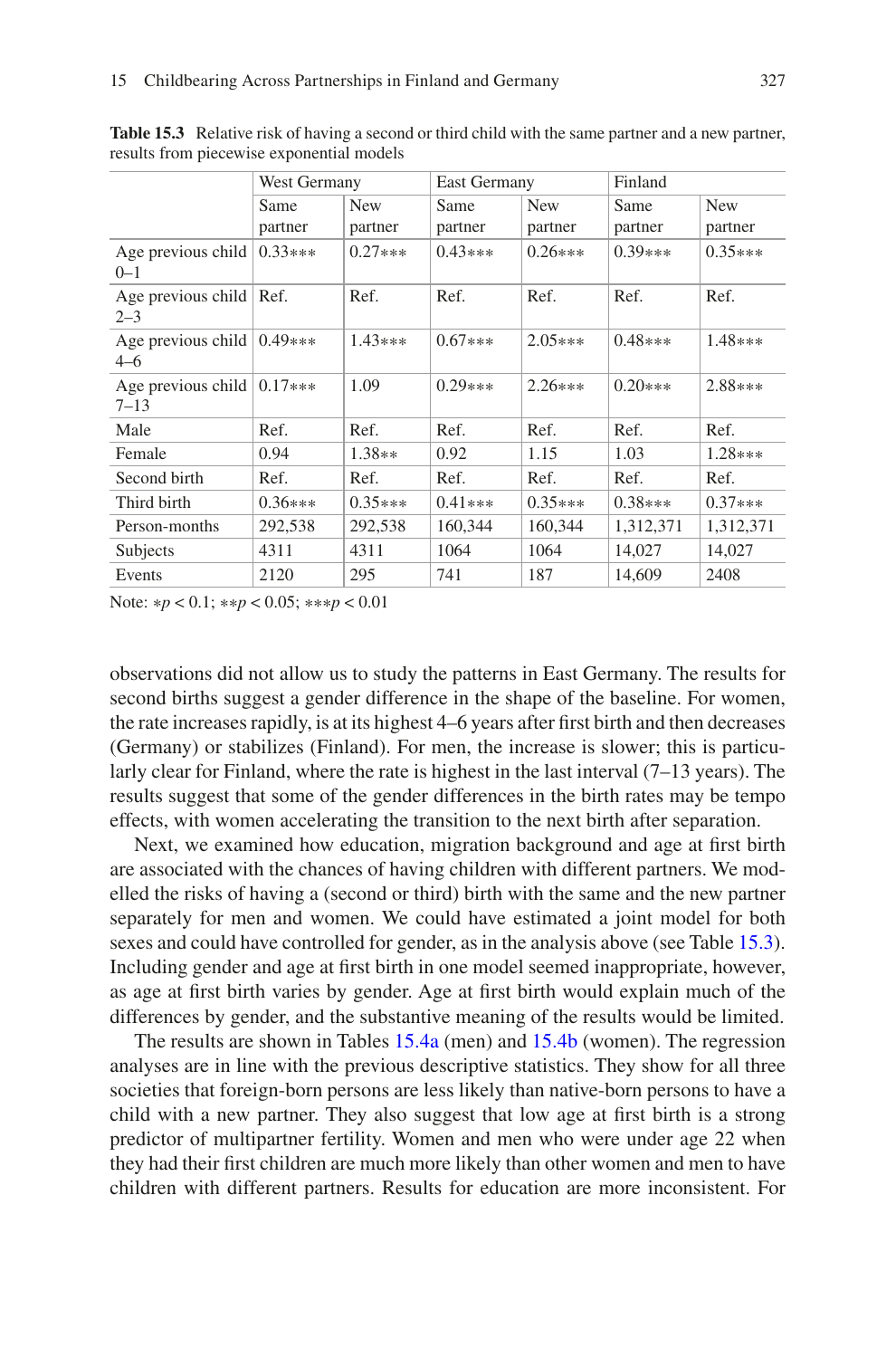<span id="page-13-0"></span>

West Germany: Second birth West Germany: Third birth



**Fig. 15.1** Duration specific rates of having second and third birth with a new partner from a hazard rate model that only includes the baseline (duration since last birth)

Finland, the educational gradient is in line with prior findings for the US. While a positive educational gradient is found for births with the same partner, a negative gradient exists for multipartner fertility. For Germany, the pattern is rather irregular. This particularly pertains to the case of East Germany. Part of this irregularity can be attributed to the small sample size. In addition, the East Germans born around 1970 are rather homogenous in terms of its educational attainment. The overwhelming majority of this cohort had a vocational degree, and only very few and selective respondents of this cohort had only a low level of education.

## **15.7 Conclusions**

This study investigated the transitions to second and third childbirth in East Germany, West Germany and Finland, focusing on societal and gender differences in the timing and probability of having children with more than just one partner. The analysis adopted a competing risk approach, focusing on fertility in recent cohorts born around 1970, following them until around age 41. We found large differences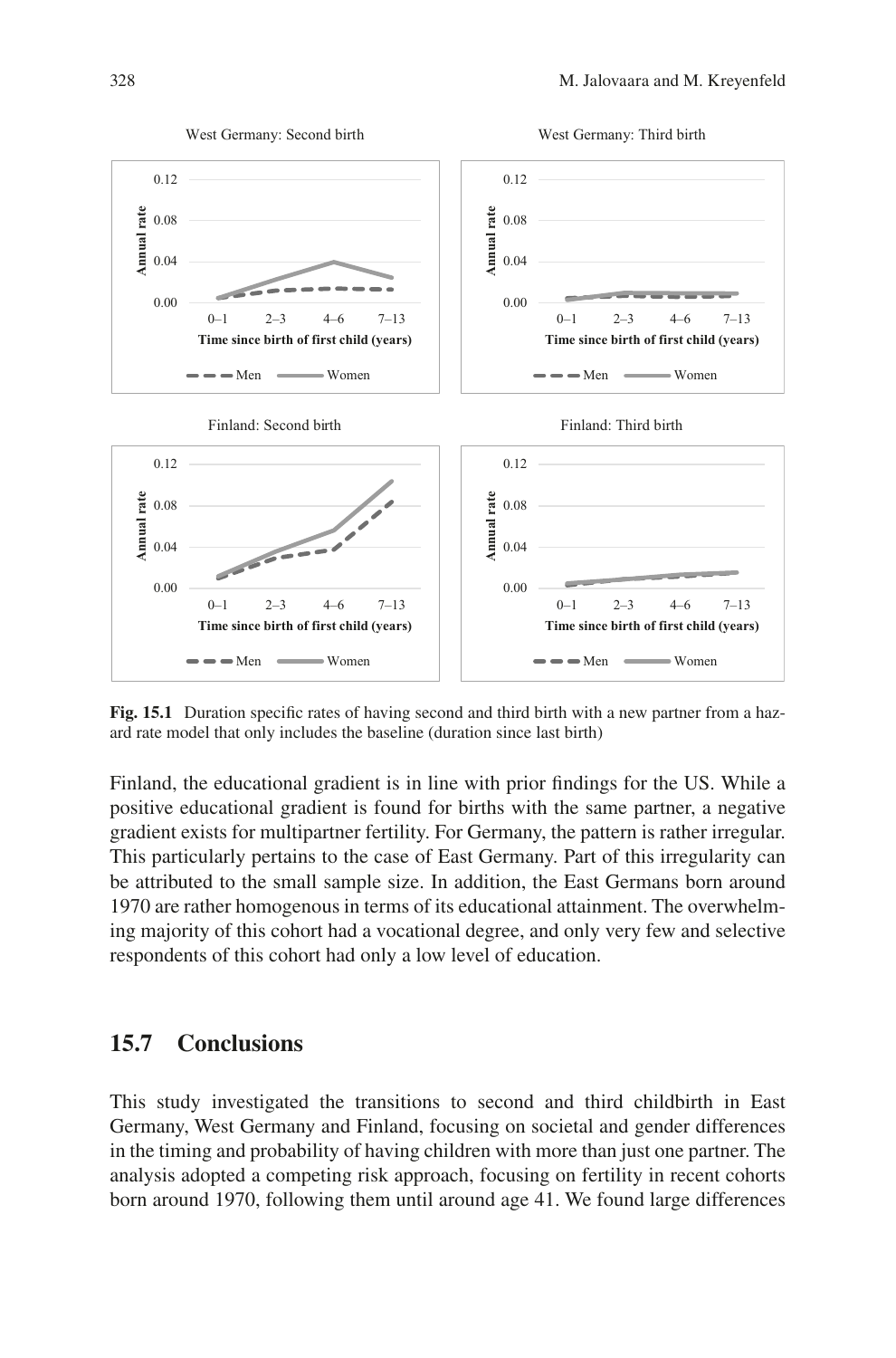|                                | West Germany    |                       | <b>East Germany</b> |                       | Finland         |                       |
|--------------------------------|-----------------|-----------------------|---------------------|-----------------------|-----------------|-----------------------|
|                                | Same<br>partner | <b>New</b><br>partner | Same<br>partner     | <b>New</b><br>partner | Same<br>partner | <b>New</b><br>partner |
| Age previous child<br>$0 - 1$  | $0.31***$       | $0.40***$             | $0.37***$           | $0.10***$             | $0.38***$       | $0.32***$             |
| Age previous child<br>$2 - 3$  | Ref.            | Ref.                  | Ref.                | Ref.                  | Ref.            | Ref.                  |
| Age previous child<br>$4 - 6$  | $0.47***$       | 1.27                  | $0.68***$           | 1.03                  | $0.51***$       | $1.35***$             |
| Age previous child<br>$7 - 13$ | $0.19***$       | 1.12                  | $0.25***$           | 1.61                  | $0.20***$       | $2.70***$             |
| Second birth                   | Ref.            | Ref.                  | Ref.                | Ref.                  | Ref.            | Ref.                  |
| Third birth                    | $0.35***$       | $0.38***$             | $0.38***$           | $0.51**$              | $0.35***$       | $0.34***$             |
| Low education                  | 0.98            | 0.71                  | $2.60***$           | 1.03                  | $0.88***$       | $1.26**$              |
| Medium education               | Ref.            | Ref.                  | Ref.                | Ref.                  | Ref.            | Ref.                  |
| High education                 | $1.15*$         | 1.30                  | $1.68***$           | 1.01                  | $1.15***$       | 0.94                  |
| First birth under<br>age 22    | 0.82            | $2.12**$              | $0.66*$             | $2.73***$             | $1.15**$        | $2.13***$             |
| First birth age<br>$22 - 29$   | Ref.            | Ref.                  | Ref.                | Ref.                  | Ref.            | Ref.                  |
| First birth age $30+$          | 1.06            | 0.92                  | 0.97                | $0.40***$             | $0.59***$       | $0.38***$             |
| Native born                    | Ref.            | Ref.                  | Ref.                | Ref.                  | Ref.            | Ref.                  |
| Foreign born                   | $1.20**$        | 1.05                  | $1.53*$             | 0.73                  | 0.92            | $0.78*$               |
| Person-months                  | 108,515         | 108,515               | 66,863              | 66,863                | 633,112         | 633,112               |
| Subjects                       | 1715            | 1715                  | 852                 | 852                   | 6788            | 6788                  |
| Events                         | 852             | 89                    | 333                 | 71                    | 6987            | 1012                  |

<span id="page-14-0"></span>**Table 15.4a** Relative risk of having a second or third child with the same partner and a new partner, results from piecewise exponential models, men

Note: ∗*p* < 0.1; ∗∗*p* < 0.05; ∗∗∗*p* < 0.01

in levels of multipartner fertility across the three societies. The levels of multipartner fertility were clearly highest in East Germany and lowest in West Germany. This attests to the persisting heterogeneity in family demographic behaviour within Germany. The differences between East and West Germany are in line with previous studies (Henz [2002](#page-18-15); Thomson [2004\)](#page-19-15) and also consistent with our expectation that in West Germany, heavy demands on financial support to ex-spouses (often ex-wives) after divorce, together with low proportions of nonmarital childbearing, would discourage men from having further children with new partners after union dissolution (see hypothesis 2). However, we also found gender differences in Finland, albeit on a smaller scale, despite the fact that there are only limited financial obligations between former spouses and partners. The obligations are limited to sharing responsibility for the maintenance of common children, and claims for spousal maintenance are rare exceptions.

We also examined how standard socio-demographic characteristics correlate with multipartner fertility. There are only few studies on how migration background affects multipartner fertility. Most of the US studies have focused on ethnicity and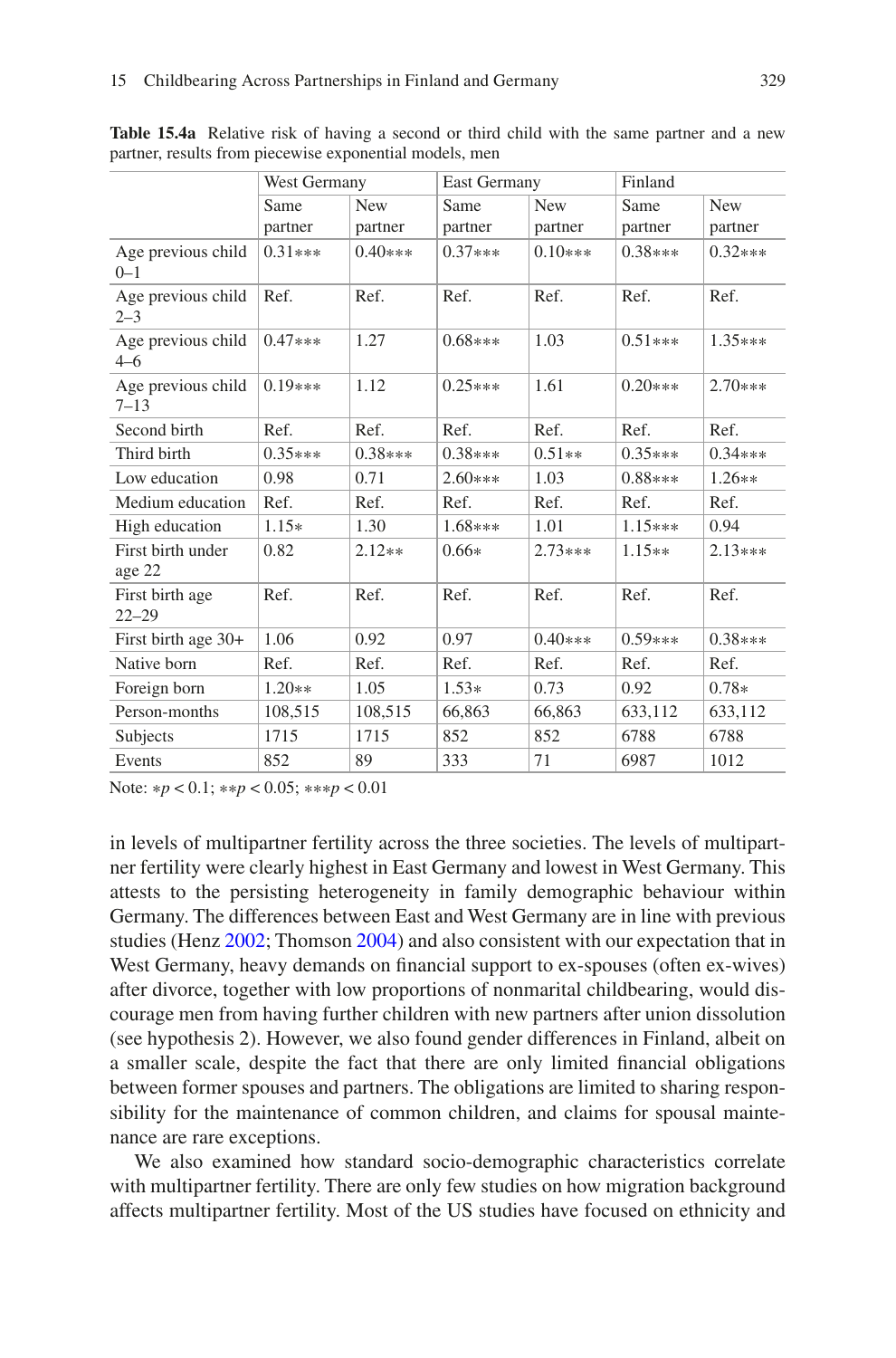|                                | West Germany    |                       | <b>East Germany</b> |                       | Finland         |                       |
|--------------------------------|-----------------|-----------------------|---------------------|-----------------------|-----------------|-----------------------|
|                                | Same<br>partner | <b>New</b><br>partner | Same<br>partner     | <b>New</b><br>partner | Same<br>partner | <b>New</b><br>partner |
| Age previous child<br>$0 - 1$  | $0.34***$       | $0.22***$             | $0.48***$           | 0.46                  | $0.37***$       | $0.35***$             |
| Age previous child<br>$2 - 3$  | Ref.            | Ref.                  | Ref.                | Ref.                  | Ref.            | Ref.                  |
| Age previous child<br>$4 - 6$  | $0.51***$       | $1.46**$              | $0.68***$           | 3.15                  | $0.50***$       | $1.75***$             |
| Age previous child<br>$7 - 13$ | $0.16***$       | 0.94                  | $0.33***$           | 2.57                  | $0.21***$       | $3.24***$             |
| Second birth                   | Ref.            | Ref.                  | Ref.                | Ref.                  | Ref.            | Ref.                  |
| Third birth                    | $0.35***$       | $0.30***$             | $0.39***$           | $0.23***$             | $0.35***$       | $0.32***$             |
| Low education                  | 1.12            | 1.29                  | 1.41                | 1.01                  | $0.88**$        | $1.28***$             |
| Medium education               | Ref.            | Ref.                  | Ref.                | Ref.                  | Ref.            | Ref.                  |
| High education                 | 1.18**          | 1.16                  | $1.37***$           | 1.00                  | 1.03            | $0.81***$             |
| First birth under<br>age 22    | 1.03            | $1.37*$               | 1.17                | 2.66***               | 1.05            | $2.04***$             |
| First birth age<br>$22 - 29$   | Ref.            | Ref.                  | Ref.                | Ref.                  | Ref.            | Ref.                  |
| First birth age $30+$          | $0.84***$       | $0.29***$             | 0.83                | $0.50**$              | $0.50***$       | $0.23***$             |
| Native born                    | Ref.            | Ref.                  | Ref.                | Ref.                  | Ref.            | Ref.                  |
| Foreign born                   | 0.98            | $0.59***$             | 1.04                | 0.51                  | $0.81***$       | $0.70***$             |
| Person-months                  | 184,023         | 184,023               | 93,481              | 93,481                | 679,259         | 679,259               |
| Subjects                       | 2596            | 2596                  | 1064                | 1064                  | 7239            | 7239                  |
| Events                         | 1281            | 206                   | 408                 | 116                   | 7622            | 1396                  |

<span id="page-15-0"></span>**Table 15.4b** Relative risk of having a second or third child with the same partner and a new partner, results from piecewise exponential models, women

Note: ∗*p* < 0.1; ∗∗*p* < 0.05; ∗∗∗*p* < 0.01

showed elevated multipartner fertility among black minorities (e.g., Carlson and Furstenberg [2006;](#page-18-16) Guzzo and Furstenberg [2007a](#page-18-7), [b](#page-18-6)). Our results rather suggest that foreign-born men and women in Germany and Finland were less likely to have children with different partners. In line with previous studies, we show that early first childbearing increased the risks of multipartner fertility. The effect of age at first birth and migration background was consistent across the different societies. However, the effect of education was more irregular. It was only for Finland that we found support for hypothesis 3 claiming that low education and multipartner fertility were strongly correlated. This is in line with previous findings from other countries (e.g., Thomson et al. [2014](#page-20-2)). For Germany, the pattern was more irregular showing no clear association between education and multipartner fertility. It is possible that the country differences pertain to educational differences in separation behaviour. While a strong educational gradient in separation and divorce exists for Finland, there is not such a strong gradient for Germany.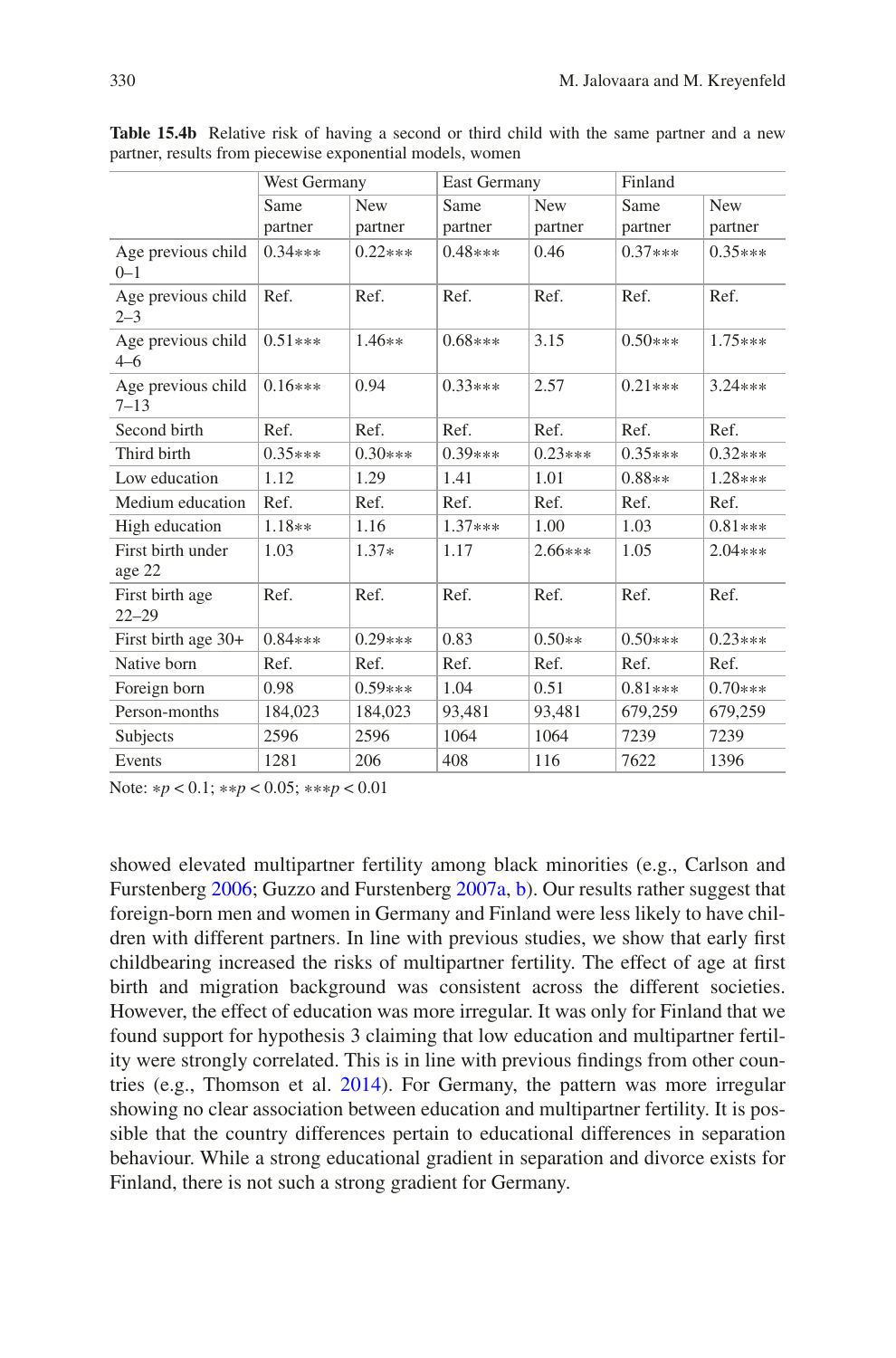An important finding from our analysis is that the second birth schedule of men and women differed for those who had children across different partnerships. Supporting hypothesis 1, the results suggest that overall the rate of having a second or third child with a new partner was higher for women than for men, particularly when the first child was still young. This is surprising in light of studies showing that mothers have a lower chance of re-partnering after separation and divorce than fathers (Ivanova et al. [2013](#page-19-22)). Against this background, one could expect that they were also at a disadvantage when it came to having a second or third child after separation. Our study suggests that this is not the case. There are forces that may encourage women with young children to more rapidly progress to the next child after separation. First, they may be more aware than men of their limitations of having further children as they age. Second, the great majority of young children reside with their mothers after separation. On the one hand, young children inhibit the possibilities to search for a new partner. On the other hand, the desire to provide a sibling to the firstborn child may be stronger for women than for men. Whatever the right interpretation may be, it means that the fertility schedule of women and men diverges after separation. This is an interesting finding for life course researchers who focus on gendered life course patterns (Beaujouan and Solaz [2012](#page-18-0)). However, it is also of general interest for demographers suggesting that vital statistics data, which are usually collected for females, may provide a one-sided picture of birth patterns in a society. Our study thus supports prior calls for the collection of male fertility data in vital statistics.

There several caveats that may limit the generalization of our results. Firstly, data were censored at age 41. Childbearing beyond that age is rare. Nevertheless, women and men encounter different probabilities of having children beyond age 41, in particular when they have children with several partners. The gender differences that we present in the descriptive statistics are affected by that limitation and should be interpreted with caution. The event history model accounts for censoring, but the model relies on the proportionality assumption which likely is violated, as women accelerate childbearing after union breakup. A strength of our paper is that we compare behaviour in two contrasting welfare regimes and three societies. Our overall conclusion is that ex-spousal support may have inhibited West German divorced men from having further children in a new partnership. Obviously, this is a very strong conclusion based on a comparison of two countries. We leave it to future research and call for studies that include further countries into the investigation that better highlight the potentially important role of the policy context for postseparation behaviour.

**Acknowledgement** The study was funded by the Academy of Finland (decisions 275030, 321264, and 320162). We also acknowledge funding by the German Research Foundation (DFG) under the number 266395921.

The authors thank for the support of the Centre for Population, Family and Health (CPFH) at the University of Antwerp and the Flemish Agency of In-novation and Entrepreneurship (Grant number:140069), which enabled Open Access to this chapter.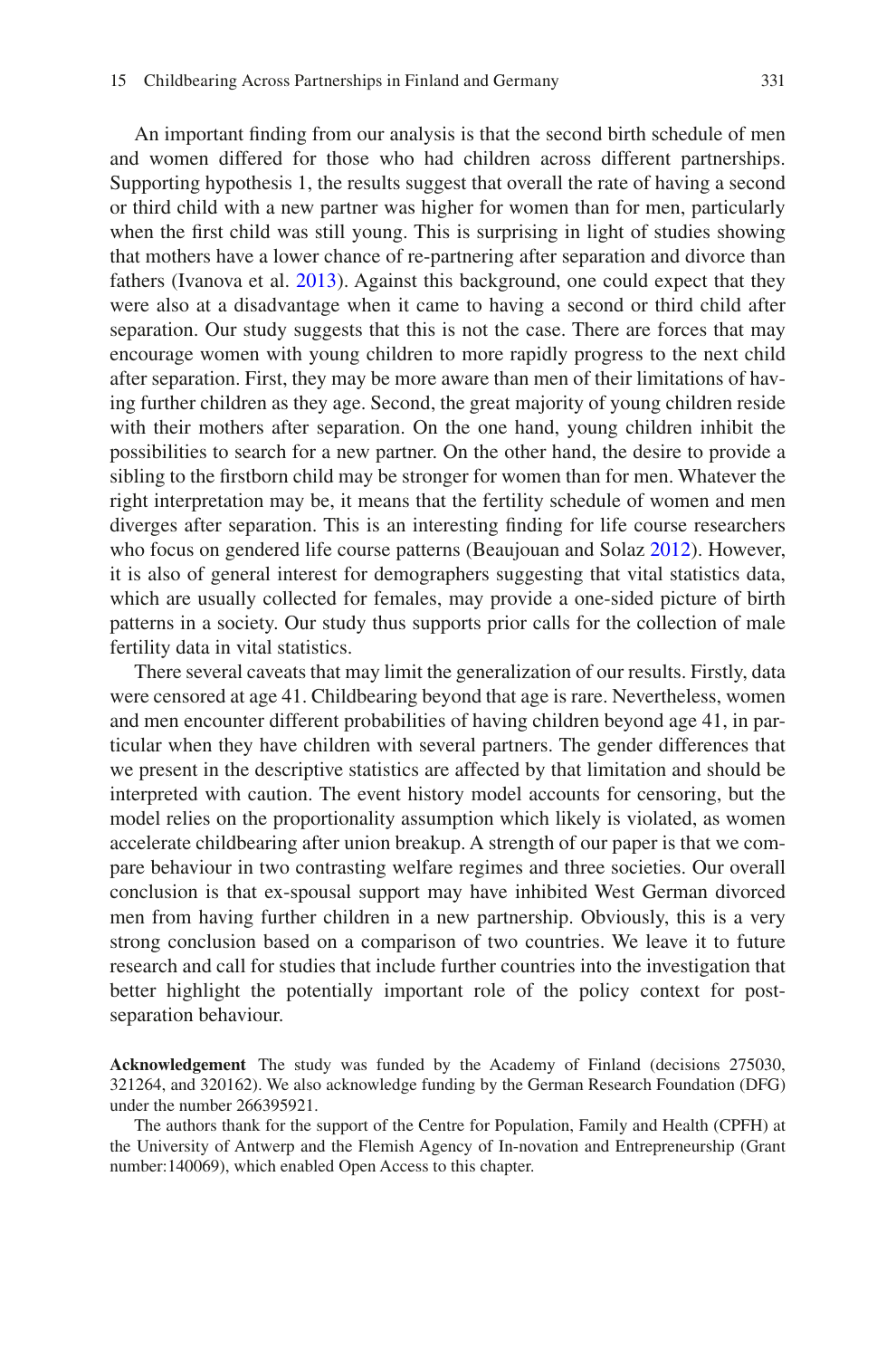

<span id="page-17-0"></span>

**Fig. 15.2** Age distributions (%) of second and third births with same and new partner by 2012, Finland, men born 1955–64

<span id="page-17-1"></span>

**Fig. 15.3** Age distributions (%) of second and third births with same and new partner by 2012, Finland, women born 1955–64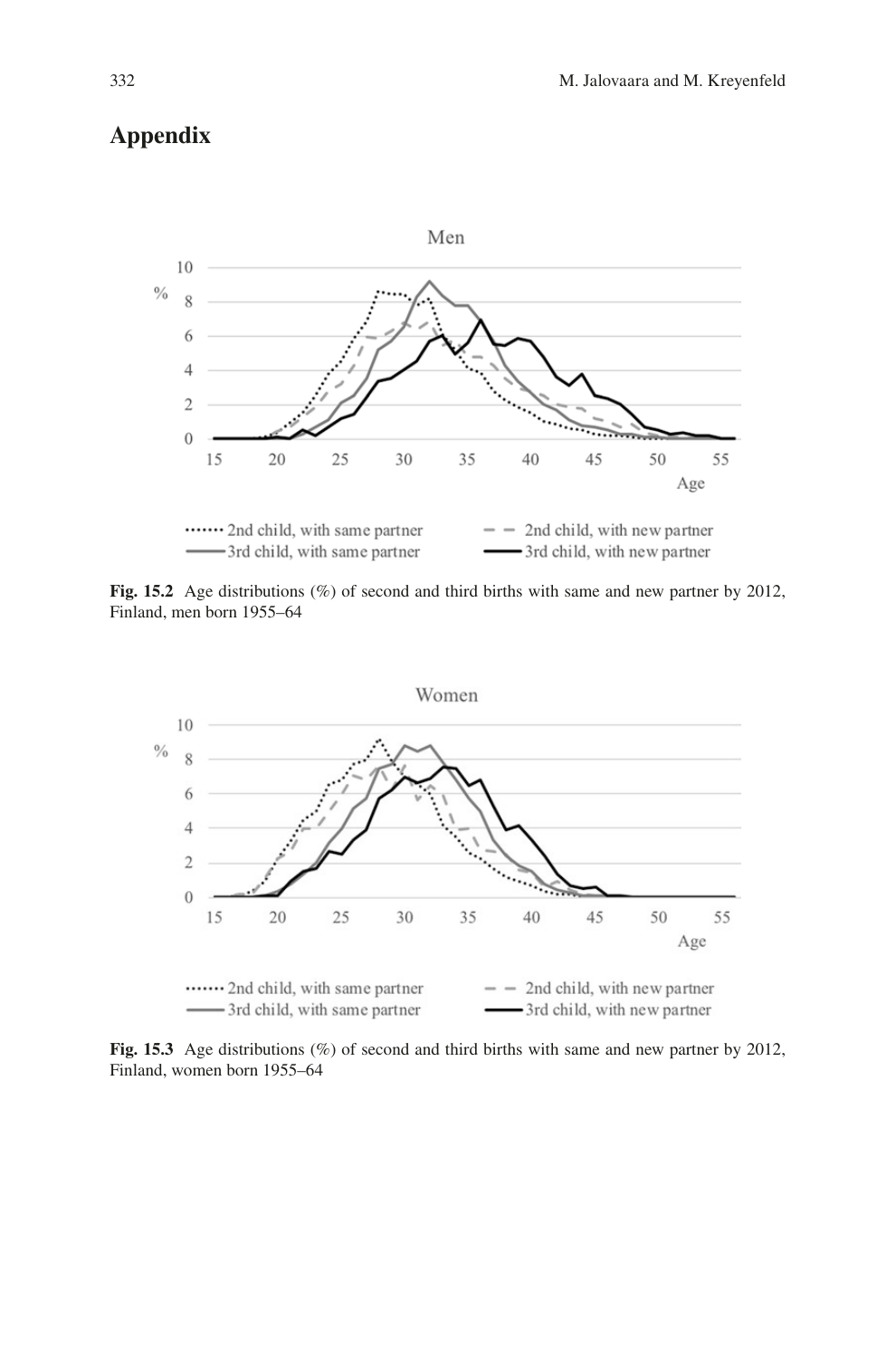# **References**

- <span id="page-18-0"></span>Beaujouan, É., & Solaz, A. (2012). Racing against the biological clock? Childbearing and sterility among men and women in second unions in France. *European Journal of Population, 29*(1), 39–67.
- <span id="page-18-1"></span>Beaujouan, É., & Wiles-Portier, E. (2011). Second-union fertility in France: Partners' age and other factors. *Population, 66*(2), 239–274.
- <span id="page-18-18"></span>Blossfeld, H.-P., Golsch, K., & Rohwer, G. (2007). *Event history analysis with stata*. New Jersey: Lawrence Erlbaum Associates.
- <span id="page-18-2"></span>Buber, I., & Prskawetz, A. (2000). Fertility in second unions in Austria: Findings from the Austrian FFS. *Demographic Research, 3*(2), 1–44.
- <span id="page-18-13"></span>Bundesinstitut für Bevölkerungsforschung. (2018). *Zusammengefasste Ehescheidungsziffern in Deutschland, West- und Ostdeutschland, 1970 bis 2016*. [https://www.bib.bund.de/DE/Fakten/](https://www.bib.bund.de/DE/Fakten/Fakt/Bilder/L131-Zusammengefasste-Ehescheidungsziffer-Deutschland-West-Ost-ab-1970.html) [Fakt/Bilder/L131-Zusammengefasste-Ehescheidungsziffer-Deutschland-West-Ost-ab-1970.](https://www.bib.bund.de/DE/Fakten/Fakt/Bilder/L131-Zusammengefasste-Ehescheidungsziffer-Deutschland-West-Ost-ab-1970.html) [html](https://www.bib.bund.de/DE/Fakten/Fakt/Bilder/L131-Zusammengefasste-Ehescheidungsziffer-Deutschland-West-Ost-ab-1970.html). Accessed 17 Jan 2019.
- <span id="page-18-8"></span>Bundesministerium der Justiz. (2005). *Pressemitteilung des BMJ vom 9. Mai 2005: Wesentliche Inhalte zur geplanten Reform des Unterhaltsrechts*. [http://www.gesmat.bundesgerichtshof.de/](http://www.gesmat.bundesgerichtshof.de/gesetzesmaterialien/15_wp/unterhraendg/info_bmj_09_05_05.pdf) [gesetzesmaterialien/15\\_wp/unterhraendg/info\\_bmj\\_09\\_05\\_05.pdf](http://www.gesmat.bundesgerichtshof.de/gesetzesmaterialien/15_wp/unterhraendg/info_bmj_09_05_05.pdf). Accessed 17 Jan 2019.
- <span id="page-18-16"></span>Carlson, M. J., & Furstenberg, F. (2006). The prevalence and correlates of multipartnered fertility among urban U.S. parents. *Journal of Marriage and Family, 68*(3), 718–732.
- <span id="page-18-9"></span>Eurostat. (2018a). *Employment and activity by sex and age*. [https://ec.europa.eu/eurostat/data/](https://ec.europa.eu/eurostat/data/database) [database](https://ec.europa.eu/eurostat/data/database). Accessed 17 Jan 2019.
- <span id="page-18-12"></span>Eurostat. (2018b). *Total fertility rate*. [https://ec.europa.eu/eurostat/data/database.](https://ec.europa.eu/eurostat/data/database) Accessed 17 Jan 2019.
- <span id="page-18-3"></span>Galezweska, P. (2016). *Repartnering dynamics and fertility in new partnerships in Europe and the United States*. Dissertation, University of Southmapton.
- <span id="page-18-14"></span>Griffith, J. D., Koo, H. P., & Suchindran, C. M. (1985). Childbearing and family in remarriage. *Demography, 22*(1), 73–88.
- <span id="page-18-7"></span>Guzzo, K., & Furstenberg, F. (2007a). Multipartnered fertility among American men. *Demography, 44*(3), 583–601.
- <span id="page-18-6"></span>Guzzo, K., & Furstenberg, F. (2007b). Multipartnered fertility among young women with a nonmarital first birth: Prevalence and risk factors. *Perspectives on Sexual and Reproductive Health, 39*(1), 29–38.
- <span id="page-18-10"></span>Hakovirta, M. (2010). *Child maintenance and child poverty: A comparatively analysis* (LIS Working Paper Series, No. 555). Luxembourg: Luxembourg Income Study (LIS).
- <span id="page-18-11"></span>Hakovirta, M., & Jokela, M. (2019). Contribution of child maintenance to lone mothers' income in five countries. *Journal of European Social Policy, 29*(2), 257–272.
- <span id="page-18-15"></span>Henz, U. (2002). Childbirth in East and West German stepfamilies. Estimated probabilities from hazard rate models. *Demographic Research, 7*(6), 307–342.
- <span id="page-18-4"></span>Henz, U., & Thomson, E. (2005). Union stability and stepfamily fertility in Austria, Finland, France and West Germany. *European Journal of Population, 21*(1), 3–29.
- <span id="page-18-5"></span>Holland, J. A., & Thomson, E. (2011). Stepfamily childbearing in Sweden: Quantum and tempo effects, 1950–1999. *Population Studies, 65*(1), 115–128.
- <span id="page-18-17"></span>Huinink, J., Brüderl, J., Nauck, B., Walper, S., Castiglioni, L., & Feldhaus, M. (2011). Panel analysis of intimate relationships and family dynamics (pairfam): Framework and design of pairfam. *Zeitschrift für Familienforschung, 23*(1), 77–101.
- <span id="page-18-19"></span>Human Fertility Database. (2018). *Germany*. <https://www.humanfertility.org>. Accessed 17 Jan 2019.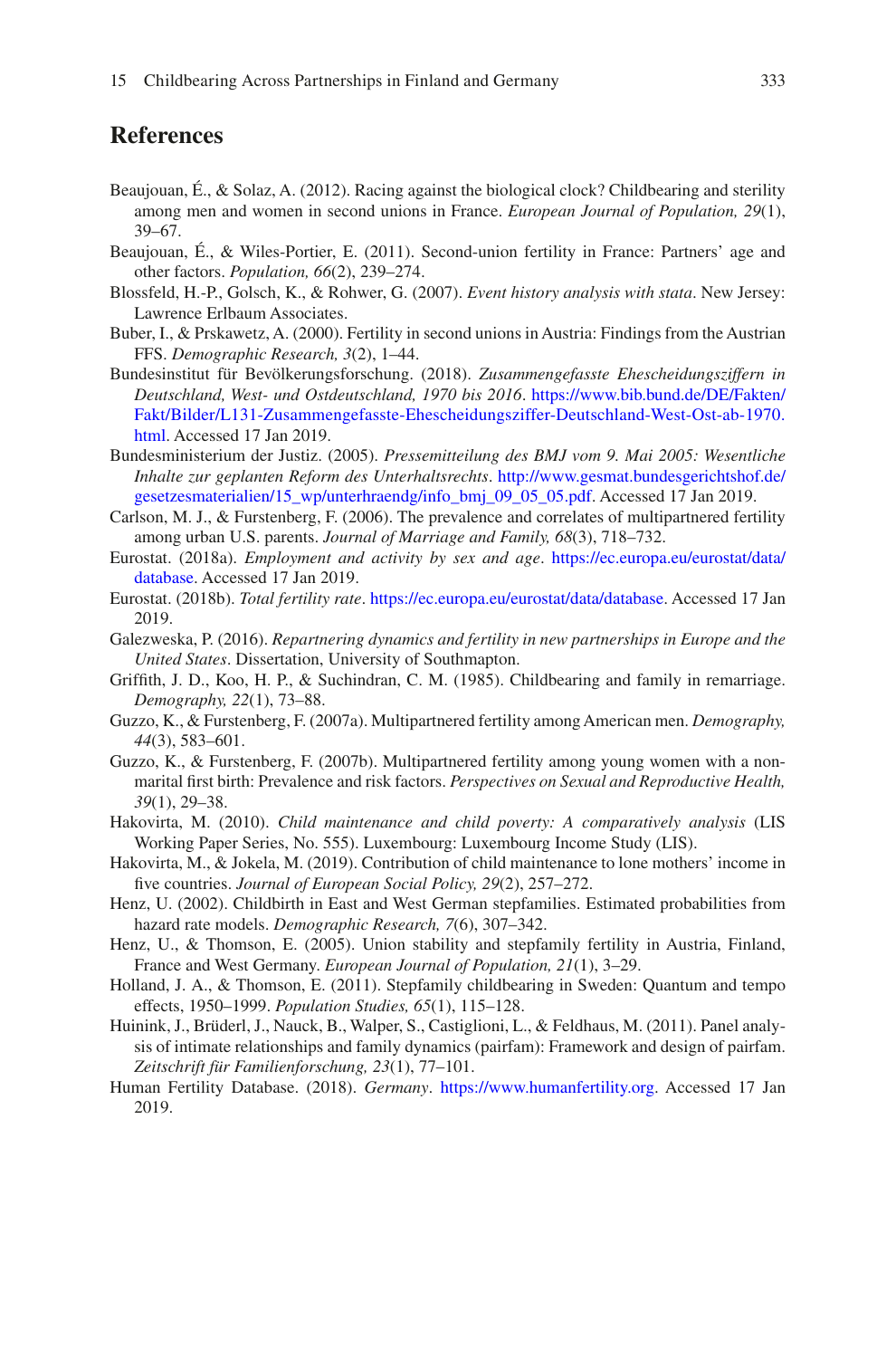- <span id="page-19-22"></span>Ivanova, K., Kalmijn, M., & Uunk, W. (2013). The effect of children on men's and women's chances of re-partnering in a European context. *European Journal of Population, 29*(4), 417–444.
- <span id="page-19-17"></span>Jalovaara, M., & Fasang, A. (2015). Are there gender differences in family trajectories by education in Finland? *Demographic Research, 33*(44), 1241–1256.
- <span id="page-19-16"></span>Jalovaara, M., & Kulu, H. (2018). Separation risk over union duration: An immediate itch? *European Sociological Review, 34*(5), 486–500.
- <span id="page-19-8"></span>Jalovaara, M., Neyer, G., Andersson, G., Dahlberg, J., Dommermuth, L., Fallesen, P., & Lappegård, T. (2018). Education, gender and cohort fertility in the Nordic countries. *European Journal of Population*, 1–24. [https://doi.org/10.1007/s10680-018-9492-2.](https://doi.org/10.1007/s10680-018-9492-2) (Online First Article).
- <span id="page-19-18"></span>Konietzka, D., & Kreyenfeld, M. (2017). Von der alternativen zur prekären Familienform? Der Wandel des Zusammenhangs von Bildung und nichtehelichen Familienformen in Deutschland. *Schweizerische Zeitschrift für Soziologie, 43*(3), 611–637.
- <span id="page-19-12"></span>Kreyenfeld, M., & Martin, V. (2011). Economic conditions of stepfamilies from a cross-national perspective. *Zeitschrift für Familienforschung, 23*(2), 128–153.
- <span id="page-19-11"></span>Kreyenfeld, M., Geisler, E., Martín, T. C., Hannemann, T., Heintz-Martin, V., Jalovaara, M., & Solaz, A. (2017). Social policies, separation, and second birth spacing in Western Europe. *Demographic Research, 37*, 1245–1274.
- <span id="page-19-1"></span>Lappegård, T., & Rønsen, M. (2013). Socioeconomic differences in multipartner fertility among Norwegian men. *Demography, 50*(3), 1135–1153.
- <span id="page-19-4"></span>Lenze, A. (2014). *Alleinerziehende unter Druck. Rechtliche Rahmenbedingungen, finanzielle Lage und Reformbedarf*. Güthersloh: Bertelsmann Stiftung.
- <span id="page-19-0"></span>Lyngstad, T., & Jalovaara, M. (2010). A review of the antecedents of union dissolution. *Demographic Research, 23*, 257–292.
- <span id="page-19-2"></span>Manlove, J., Logan, C., Ikramullah, E., & Holcombe, E. (2008). Factors associated with multiplepartner fertility among fathers. *Journal of Marriage and Family, 70*(2), 536–548.
- <span id="page-19-13"></span>Martin, V. (2008). *Stepfamilies in Canada: Numbers, characteristics, stability and childbearing*. Dissertation, McGill University.
- <span id="page-19-14"></span>Mignot, J.-F. (2008). Stepfamilies in France since the 1990s: An interdisciplinary overview. In J. Pryor (Ed.), *The international handbook of stepfamilies: Policy and practice in legal, research, and clinical environments* (pp. 53–78). Hoboken: John Wiley & Sons.
- <span id="page-19-20"></span>Milewski, N., & Kulu, H. (2014). Mixed marriages in Germany: A high risk of divorce for immigrant-native couples. *European Journal of Population, 30*(1), 89–113.
- <span id="page-19-6"></span>National Institute for Health and Welfare Finland. (2016). *Lapsen elatus ja huolto 2016. Statistical report SVT: 23/2017*. <http://urn.fi/URN:NBN:fi-fe201706197365>. Accessed 19 Feb 2019.
- <span id="page-19-5"></span>Peschel-Gutzeit, L. M. (2008). *Unterhaltsrecht aktuell. Die Auswirkungen der Unterhaltsreform auf die Beratungspraxis*. Baden-Baden: Nomos.
- <span id="page-19-10"></span>Pötzsch, O. (2012, Februar). Geburtenfolge und Geburtenabstand. Neue Daten und Befunde [Birth order and birth spacing. New data and new evidence]. *Wirtschaft und Statistik, 2*, 89–101.
- <span id="page-19-7"></span>Pötzsch, O. (2016). Fertility in Germany before and after the 2011 census: Still no trend reversal in sight. *Comparative Population Studies, 41*(1), 87–118.
- <span id="page-19-19"></span>Schnor, C. (2014). *The contexts of partnerships and childbearing as determinants of union stability*. Dissertation, Rostock University.
- <span id="page-19-3"></span>Scott, M., Peterson, K., Ikramullah, E., & Manlove, J. (2013). Multiple partner fertility among unmarried nonresident fathers. In N. Cabrera & C. Tamis-LeMonda (Eds.), *Handbook of father involvement. Multidisclinary perspectives* (2nd ed., pp. 97–115). New York/London: Routledge.
- <span id="page-19-9"></span>Statistics Finland (2018a). *Births [e-publication].* [http://www.stat.fi/.](http://www.stat.fi/) Accessed 17 Jan 2019.
- <span id="page-19-21"></span>Statistics Finland. (2018b). *Divorces*. <http://www.stat.fi/>. Accessed 17 Jan 2019. [https://www.stat.](https://www.stat.fi/tup/maahanmuutto/perheet/avioerot_en.html) [fi/tup/maahanmuutto/perheet/avioerot\\_en.html](https://www.stat.fi/tup/maahanmuutto/perheet/avioerot_en.html)
- <span id="page-19-15"></span>Thomson, E. (2004). Step-families and childbearing desires in Europe. *Demographic Research, Special Collection, 3*(5), 117–134.